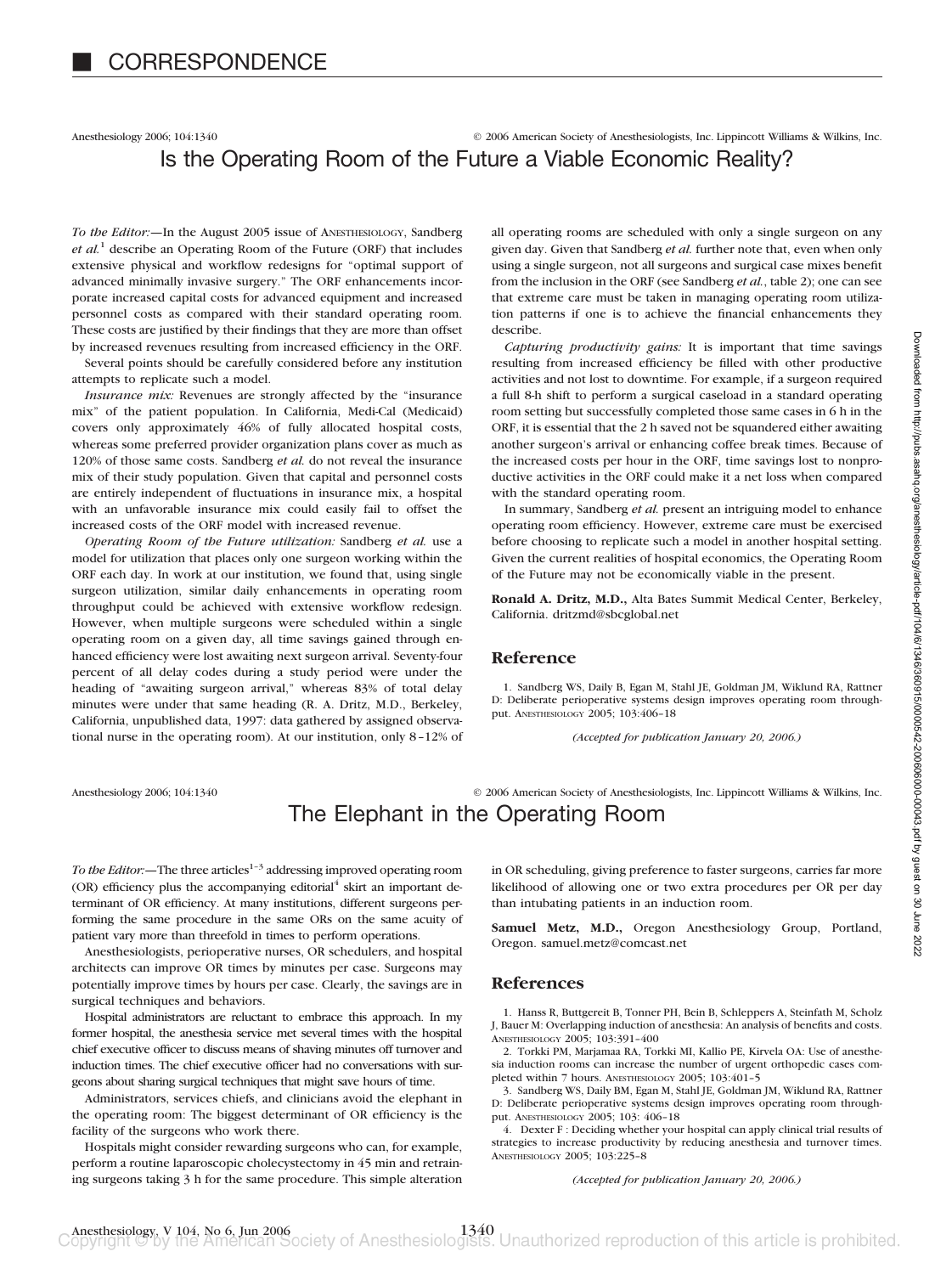*In Reply:*—We welcome the comments of Drs. Dritz and Metz on our recent report<sup>1</sup> in ANESTHESIOLOGY. All of the points they raise are valid and must be considered by any institution considering the future of its operating rooms (ORs). Dr. Dritz correctly points out that payer mix influences the cost–revenue balance of any perioperative system redesign that increases capital or operating costs. If a hospital is barely breaking even on its current case and payer mix, increasing costs so that more cases can be performed is a poor decision. However, we would not recommend abandoning the redesign of perioperative processes as a means to improve OR throughput. As we mentioned in our Discussion, $<sup>1</sup>$  the Operating Room of the Future (ORF) is a single-OR</sup> research space with many purposes, one of which was to assess the financial impact of extensive physical plant reconfiguration to support parallel processing of perioperative tasks. Therefore, the ORF gains no advantages from the economies of scale that would accrue from even a two-room arrangement. We are aware of several parallel processing perioperative system design initiatives that involve no physical plant modifications or capital equipment purchases, and some of these are staff-level neutral.<sup>2</sup> Even in such instances, the payer mix strongly influences the results—it is still a poor decision to lose money faster by doing more cases per day if the payer mix is unfavorable. However, when the payer mix and revenue profile are favorable, perioperative system redesigns to achieve parallel processing and higher throughput at modest expense are clearly advantageous.

Dr. Dritz points out the value of block booking (*i.e.*, the practice of allocating a single OR to the same surgeon for a complete day with a full schedule) to enhance OR productivity. His experience of waiting for surgeons when switching surgeons between cases suggests that the surgical staff do not sufficiently appreciate the value of OR time or were not well informed about the OR's impending readiness for their cases. This experience should prompt the hospital to seek and correct the root cause of delays that involve waiting for surgeons, because the cost of unused OR time is prohibitive. As much as 50% of this cost is a variable cost that can be controlled by efficient use of OR time.<sup>3</sup> Failure to control such costs degrades the hospital's bottom line but has little impact on the surgeon. Therefore, with incentives misaligned, one worries that it might not be possible to improve performance. However, as we will describe in our response to Dr. Metz below, ORF initiatives may offer a solution.

Dr. Dritz further comments that one must be careful not to allow the productivity gains from parallel processing to be lost as downtime. Acknowledging this concern, it can be seen from table 2 of our work<sup>1</sup> that we were careful to use all of the 9-h workday in both the ORF and standard ORs, thus fully capturing the benefit of the increased capacity. Hospitals considering expending resources on perioperative system redesigns should carefully analyze both their case mix and their case volume before expending resources to enhance perioperative system capacity. The additional capacity should reduce staffing costs (by eliminating overtime or allowing a shorter work shift), allow complete additional cases to be performed, or both. Individual hospitals should apply their own financial frameworks for costs and revenues to the contemplated workflow changes before initiating a perioperative system redesign effort.

To address the concern that our institution-specific analysis is difficult to translate to other settings, we are reanalyzing the cost effectiveness of the ORF using national cost data. In this new analysis, the

Anesthesiology 2006; 104:1341 © 2006 American Society of Anesthesiologists, Inc. Lippincott Williams & Wilkins, Inc.

ORF is cost effective relative to standard ORs at our institution. In particular, the incremental cost of an additional case in the ORF is quite small—much smaller than the typical net margin for a simple general surgery case.<sup>4</sup> Therefore, we would challenge Dr. Dritz' final comment that the OR of the Future may not be economically viable in the present. If the incremental cost of an additional case performed in a high-throughput environment is smaller than the cost of a case that must be performed on a different day because the typical OR cannot accommodate it during regular work hours, the ORF is advantageous regardless of the payer mix.

Dr. Metz in his letter correctly identifies differences in practices and performance between surgeons as a major, and frequently the largest, single contributor to differences in OR throughput for a given list of cases. Although we agree that different surgeons have drastically different operative times for the same case type performed in the same patient population, we made a conscious decision to sidestep this issue. Dr. Metz endorses rewarding surgeons who meet benchmarks for operative time. However, structuring such rewards can be problematic. For example, simple financial incentives purely for speed may create conflicts related to quality and patient safety. On the other hand, the ORF project described in our article offers several incentives for superior operative time performance: a small, dedicated team, rapid turnovers, and brief nonoperative times that translate into on-time completion of workdays and extra throughput. By focusing on nonoperative time and by reducing the nonoperative time by restructuring workflow rather than pressuring OR staff to hurry, the ORF creates an environment in which patient contact time and safety are preserved while productivity is enhanced. Because the enhancement in productivity comes almost exclusively from better nonoperative performance, cases with shorter operative times capture the most benefit from the ORF. This logical and inescapable conclusion dictates that block time in high-throughput environments be given preferentially to the most efficient surgeons. Therefore, an OR suite with a few high-capacity ORs such as our ORF gives administrators a tool to reward desirable performance, while creating incentives for other surgeons to improve operative times, all the while preserving the safety and quality profile for the hospital's patients.

**Warren S. Sandberg, M.D., Ph.D.,\* Bethany Daily, M.H.A., Marie Egan, R.N., M.S., James E. Stahl, M.D., C.M., M.P.H., Julian M. Goldman, M.D., Richard A. Wiklund, M.D., David Rattner, M.D.** \*Harvard Medical School and Massachusetts General Hospital, Boston, Massachusetts. wsandberg@partners.org

#### **References**

1. Sandberg WS, Daily B, Egan M, Stahl JE, Goldman JM, Wiklund RA, Rattner D: Deliberate perioperative systems design improves operating room throughput. ANESTHESIOLOGY 2005; 103:406–18

2. Krupka DC, Sandberg WS: Operating room design and its impact on operating room economics. Curr Opin Anaesthesiol 2006; 19:185–91

3. Dexter F, Macario A: Applications of information systems to operating room scheduling. ANESTHESIOLOGY 1996; 85:1232–4

4. Stahl JE, Sandberg WS, Daily B, Wiklund RA, Egan MT, Goldman JM, Isaacson KB, Gazelle S, Rattner DW: Reorganizing patient care and workflow in the operating room: A cost-effectiveness study. Surgery 2006: (in press)

*(Accepted for publication January 20, 2006.)*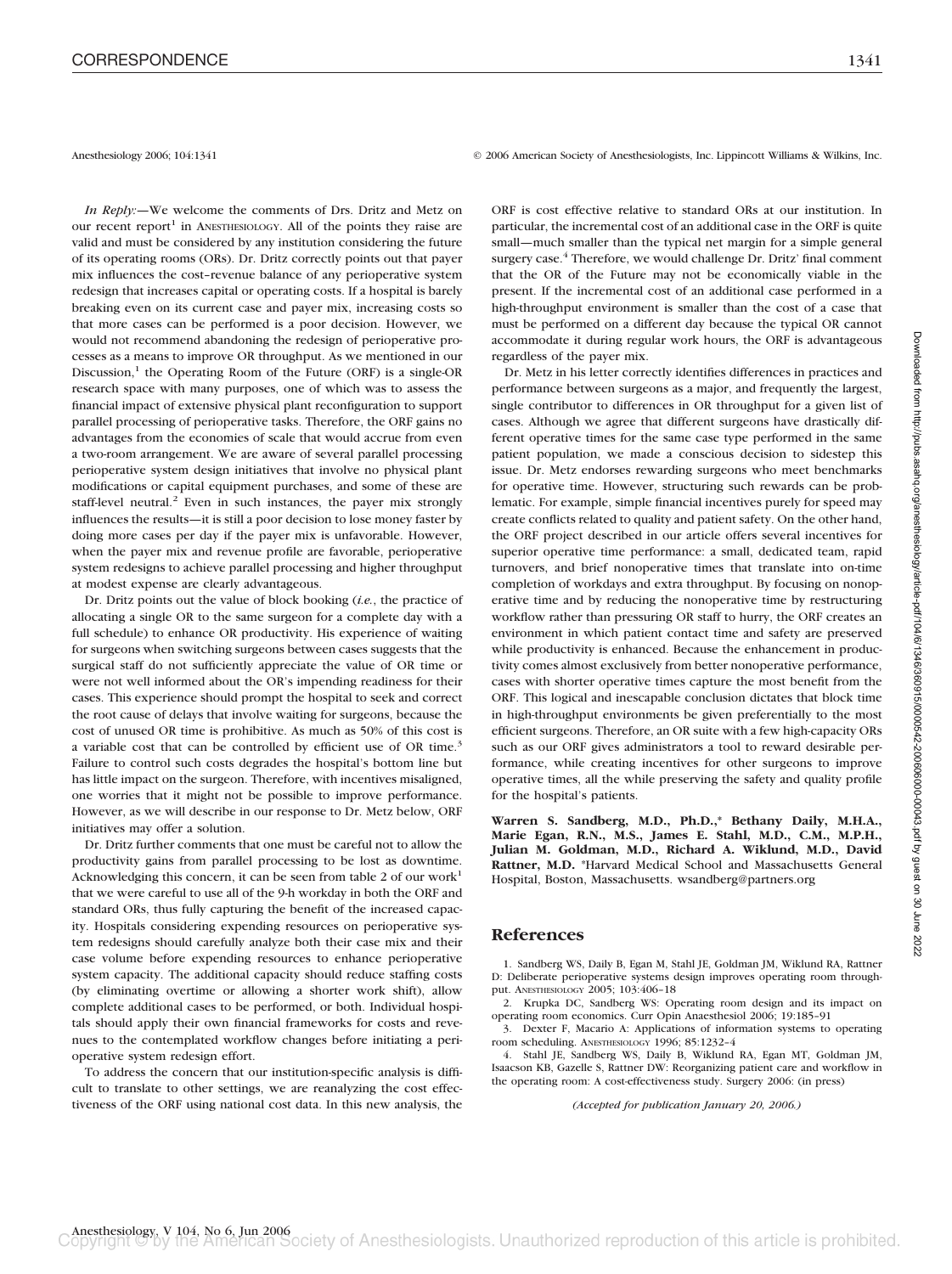Anesthesiology 2006; 104:1342 <sup>©</sup> 2006 American Society of Anesthesiologists, Inc. Lippincott Williams & Wilkins, Inc.

*In Reply:—*Dr. Metz explains that differences in surgical time among individuals and institutions can be very large, markedly affecting anesthesia group revenue per operating room (OR). This point is so much not under debate that anesthesiologists are paid based on anesthetic time, unlike surgeons and other physicians. German hospitals are describing encouraging success with using transfer pricing so that reimbursement is based just on the surgical time.<sup>1,2</sup>

Depending on the vagaries of reimbursement, sometimes payment based on anesthesia time is insufficient to compensate an anesthesia group fully for slower surgeons (*e.g.*, revenue per hour is less than costs per hour).3 This is precisely why Amr Abouleish *et al.*<sup>3</sup> developed the methodology that affected anesthesia groups can apply or have applied for quantification of these differences (*e.g.*, to explain to stakeholders why group profits are less than expected). For many anesthesia groups, though, the larger financial problem in having variability in OR times among surgeons is the resulting empty but staffed OR time. Statistically developed staffing plans perform well at reducing such variation, thereby increasing anesthesia group productivity and profits. The methods can also be used to calculate an appropriate stipend for the anesthesia group based on the empty but staffed OR time.<sup>4</sup>

Dr. Metz suggests that "Hospitals might consider rewarding surgeons who can, for example, perform a routine laparoscopic cholecystectomy in 45 min and retraining surgeons taking 3 h for the same procedure." Dr. Metz addresses a concept that I too<sup>5</sup> thought was logical. However, scientific research found this argument to be economically irrational.

First, rewards of additional resources cannot and should not relate to individual patients, but rather a surgeon's overall impact on a hospital.<sup>6</sup> The majority of hospital costs are fixed.<sup>7</sup> Therefore, contribution margin (*i.e.*, revenue minus variable costs) invariably<sup>6-8</sup> averages at least \$1,600 per OR hour for a cholecystectomy. Regardless of whether the general surgeon works fast or slowly, on average the hospital increases profit by doing his or her cases. This is important, because hospitals need excess of revenue to costs (*i.e.*, profit) to buy information systems (*e.g.*, anesthesia information management systems), to buy equipment (*e.g.*, anesthesia machines), and to provide financial support to physicians (*e.g.*, anesthesiologists available in-house for obstetrics and trauma).

Second, if facilities were to select surgeons to be rewarded with more resources based on production, speed in performing cases would likely have little influence. Because of differences in fixed costs (*e.g.*, perfusion), reimbursement (*e.g.*, many patients without insurance), and/or implant costs (*e.g.*, cochlear implant), contribution margins per OR hour consistently vary among subspecialties by more than 1,500%. The surgeon's subspecialty is the key issue. This is like a comparison of stocks for rebalancing one's portfolio<sup>9</sup> - economic return often depends more on a company's industry and market than on how well the company executes. The decision of whether to provide more resources to one general surgeon performing cholecystectomies *versus* another is of small financial importance as compared with the comparison of a general surgeon to a cardiac surgeon. The financial argument is even stronger when considered for facilities without incremental reimbursement for each patient (*e.g.*, Canada).10 Regardless of whether a breast surgeon is fast or slow, the money spent in a day of OR time is insignificant relative to a spinal surgeon. If preferred, these tactical analyses can also be considered in terms of value to society by using cost utility (*e.g.*, cataract replacement *vs.* bariatric surgery).

**Franklin Dexter, M.D., Ph.D.,** The University of Iowa, Iowa City, Iowa. franklin-dexter@uiowa.edu

#### **References**

1. Kuntz L, Vera A: Transfer pricing in hospitals and efficiency of physicians: The case of anesthesia services. Health Care Manag Rev 2005; 30:262–9

2. Schuster M, Standl T, Reissmann H, Kuntz L, Am Esch JS: Reduction of anesthesia process times after the introduction of an internal transfer pricing system for anesthesia services. Anesth Analg 2005; 101:187–94

3. Abouleish AE, Dexter F, Whitten CW, Zavaleta JR, Prough DS: Quantifying net staffing costs due to longer-than-average surgical case durations. ANESTHESIOL-OGY 2004; 100:403–12

4. Abouleish AE, Dexter F, Epstein RH, Lubarsky DA, Whitten CW, Prough DS: Labor costs incurred by anesthesiology groups because of operating rooms not being allocated and cases not being scheduled to maximize operating room efficiency. Anesth Analg 2003; 96:1109–13

5. Dexter F, Macario A, Cerone SM: Hospital profitability for a surgeon's common procedures predicts the surgeon's overall profitability for the hospital. J Clin Anesth 1998; 10:457–63

6. Dexter F, Ledolter J, Wachtel RE: Tactical decision making for selective expansion of operating room resources incorporating financial criteria and uncertainty in sub-specialties' future workloads. Anesth Analg 2005; 100:1425–32

7. Macario A, Dexter F, Traub RD: Hospital profitability per hour of operating room time can vary among surgeons. Anesth Analg 2001; 93:669–75

8. Dexter F, Blake JT, Penning DH, Lubarsky DA: Calculating a potential increase in hospital margin for elective surgery by changing operating room time allocations or increasing nursing staffing to permit completion of more cases: A case study. Anesth Analg 2002; 94:138–42

9. Dexter F, Ledolter H: Managing risk and expected financial return from selective expansion of operating room capacity: Mean-variance analysis of a hospital's portfolio of surgeons. Anesth Analg 2003; 97:190–5

10. Dexter F, Blake JT, Penning DH, Sloan B, Chung P, Lubarsky DA: Use of linear programming to estimate impact of changes in a hospital's operating room time allocation on perioperative variable costs. ANESTHESIOLOGY 2002; 96: 718–24

*(Accepted for publication January 20, 2006.)*

Anesthesiology 2006; 104:1342–3 © 2006 American Society of Anesthesiologists, Inc. Lippincott Williams & Wilkins, Inc.

*In Reply:*—We thank Dr. Metz for his comment on our study.<sup>1</sup> We agree with the drawn conclusions. In fact, surgical performance is a key point of operating room efficiency.

The different studies demonstrated measures to successfully reduce anesthesia-related time intervals.<sup>1,2</sup> Measures such as overlapping induction of anesthesia, implementation of anesthesia induction rooms, and introduction of a deliberate perioperative system improved anesthesia workflow with increase of anesthesia efficiency. These improvements may be deteriorated by inefficient surgical performance.

Anesthesiologists have been investigating operating room time flow

for a long time. This should exert pressure on our surgical colleagues to challenge their procedures as well. Nevertheless, one must keep in mind that the fastest surgeon may not be the best one in terms of the patient's safety, intensive care unit stay, total hospital stay, and rate of complications. Therefore, quality of an operation is a complex, multifactorial task, and surgical case duration is only one (nevertheless important) part of it.

We hope that there will be several studies in the near future published in surgical journals as well, demonstrating measures to improve surgical work flow and efficiency showing an increase of surgical quality.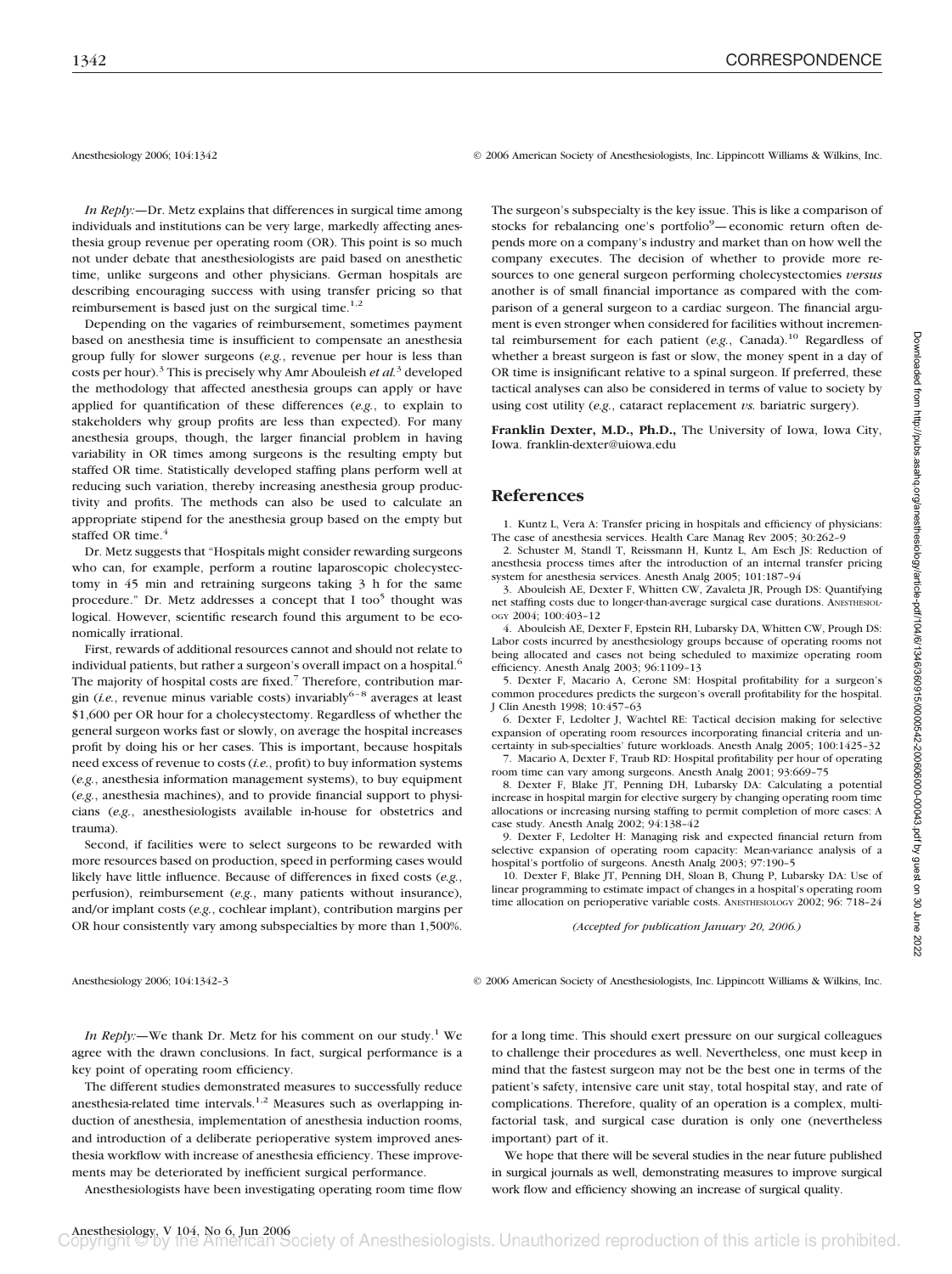**Robert Hanss, M.D.,\* Peter H. Tonner, M.D., Berthold Bein, M.D., Martin Bauer, M.D., M.P.H.** \*University-Hospital Schleswig-Holstein, Kiel, Germany. hanss@anaesthesie.uni-kiel.de

#### **References**

1. Hanss R, Buttgereit B, Tonner PH, Bein B, Schleppers A, Steinfath M, Scholz J, Bauer M: Overlapping induction of anesthesia: An analysis of benefits and costs. ANESTHESIOLOGY 2005; 103:391–400

*In Reply:—*On behalf of my coauthors, I would like to thank Dr. Metz for his concern regarding the role of a surgeon in operating room efficiency. It is true that longer-than-average case times cause inefficiency and can lead to increased staffing costs as well as increased fixed costs. $1,2$ 

Our study, however, was merely a process-oriented approach in which the focus was not the value-adding time, be it anesthesia time or surgery time. Instead, the goal was to decrease nonoperative time. In fact, before implementing the induction room model, the average nonoperative time in our orthopaedic case mix exceeded the average surgery time. Because the percentage seems to be substantial in many other surgical services as well, $3$  decreasing nonoperative time seems like a logical starting point in improving operating room efficiency.

Fortunately, not all surgeons are slow. Lengthy nonoperative times, in turn, tend to be an everyday phenomenon, occurring between every case and easily adding up to at least one case length per day.<sup>4</sup> Surely, after the nonoperative time has been decreased to minimum, attention should be turned to value-adding time.

2. Torkki PM, Marjamaa RA, Torkki MI, Kallio PE, Kirvela OA: Use of anesthesia induction rooms can increase the number of urgent orthopedic cases completed within 7 hours. ANESTHESIOLOGY 2005; 103:401–5

3. Sandberg WS, Daily BM, Egan M, Stahl JE, Goldman JM, Wiklund RA, Rattner D: Deliberate perioperative systems design improves operating room throughput. ANESTHESIOLOGY 2005; 103:406–18

*(Accepted for publication January 20, 2006.)*

Anesthesiology 2006; 104:1343 © 2006 American Society of Anesthesiologists, Inc. Lippincott Williams & Wilkins, Inc.

**Riitta Marjamaa, M.D.,** Helsinki University Central Hospital, Helsinki, Finland. riitta.marjamaa@hus.fi

#### **References**

1. Abouleish AE, Dexter F, Epstein RH, Lubarsky DA, Whitten CW, Prough DS: Labor costs incurred by anesthesiology groups because of operating rooms not being allocated and cases not being scheduled to maximize operating room efficiency. Anesth Analg 2003; 96:1109–13

2. Abouleish AE, Dexter F, Whitten CW, Zavaleta JR, Prough DS: Quantifying net staffing costs due to longer-than-average surgical case durations. ANESTHESIOL-OGY 2004; 100:403–12

3. Overdyk FJ, Harvey SC, Fishman RL, Shippey F: Successful strategies for improving operating room efficiency at academic institutions. Anesth Analg 1998; 86:896–906

4. Torkki PM, Marjamaa RA, Torkki MI, Kallio PE, Kirvela OA: Use of anesthesia induction rooms can increase the number of urgent orthopedic cases completed within 7 hours. ANESTHESIOLOGY 2005; 103:401–5

*(Accepted for publication January 20, 2006.)*

Anesthesiology 2006; 104:1343 © 2006 American Society of Anesthesiologists, Inc. Lippincott Williams & Wilkins, Inc.

Carnitine Deficiency, Mitochondrial Metabolism, and Abnormal Response to Anesthetics

*To the Editor:—*We would like to commend Dr. Uezono *et al.*<sup>1</sup> for their insightful letter describing the repeated occurrence of a clinical picture resembling propofol infusion syndrome in a patient with carnitine deficiency during fat emulsion therapy. The inference is that carnitine deficiency sensitizes patients to challenges that either overwhelm (fat infusion) or inhibit (propofol)  $\beta$ -oxidation or mitochondrial function in general. Our report several years ago of a patient with systemic carnitine deficiency who exhibited severe arrhythmias after a small subcutaneous dose of bupivacaine is entirely consistent with this observation.2,3 Propofol, in addition to the well-described occurrence of metabolic acidosis of the infusion syndrome, can also induce severe bradycardia and hypotension with acute administration of a standard induction dose. This apparently idiosyncratic reaction might result from underlying carnitine deficiency or another asymptomatic or unrecognized abnormality in mitochondrial function. The further implications are that patients with known mitochondrial disease should not

receive propofol and that patients presenting with unexpected acidosis or cardiac dysfunction after a usual dose of propofol should be screened for metabolic abnormalities, including carnitine deficiency.

**Guy L. Weinberg, M.D.,\* Verna Baughman, M.D.,** \*University of Illinois College of Medicine, Chicago, Illinois. guyw@uic.edu

#### **References**

1. Uezono S, Hotta YU, Takakuwa Y, Ozaki M: Acquired carnitine deficiency: A clinical model for propofol infusion syndrome? ANESTHESIOLOGY 2005; 103:909– 2. Weinberg GL, Laurito CE, Geldner P, Pygon B, Burton BK: Malignant ventricular dysrhythmias in a patient with isovaleric academia receiving general

and local anesthesia for suction lipectomy. J Clin Anesth 1997; 9:668–70 3. Weinberg GL, Palmer JW, VadeBoncouer TR, Zuechner MB, Edelman G,

Hoppel CL: Bupivacaine inhibits acylcarnitine exchange in cardiac mitochondria. ANESTHESIOLOGY 2000; 92:523–8

*(Accepted for publication February 22, 2006.)*

Anesthesiology 2006; 104:1343–4 © 2006 American Society of Anesthesiologists, Inc. Lippincott Williams & Wilkins, Inc.

*In Reply:—*I appreciate Drs. Weinberg and Baughman for their interest in our Letter to the Editor.<sup>1</sup> They call attention to an underlying carnitine deficiency associated with an increased risk of unexpected metabolic acidosis and cardiovascular collapse triggered by drugs that may potentially induce mitochondrial dysfunction. Acquired carnitine deficiency may be caused by cirrhosis, chronic renal failure, malabsorption syndrome, renal tubular acidosis, and certain drugs that are conjugated carnitine (*e.g.*, valproate, zidovudine), which are not uncommon in the intensive care unit setting.<sup>2</sup> Of particular note, patients receiving valproate may develop low concentrations of free carnitine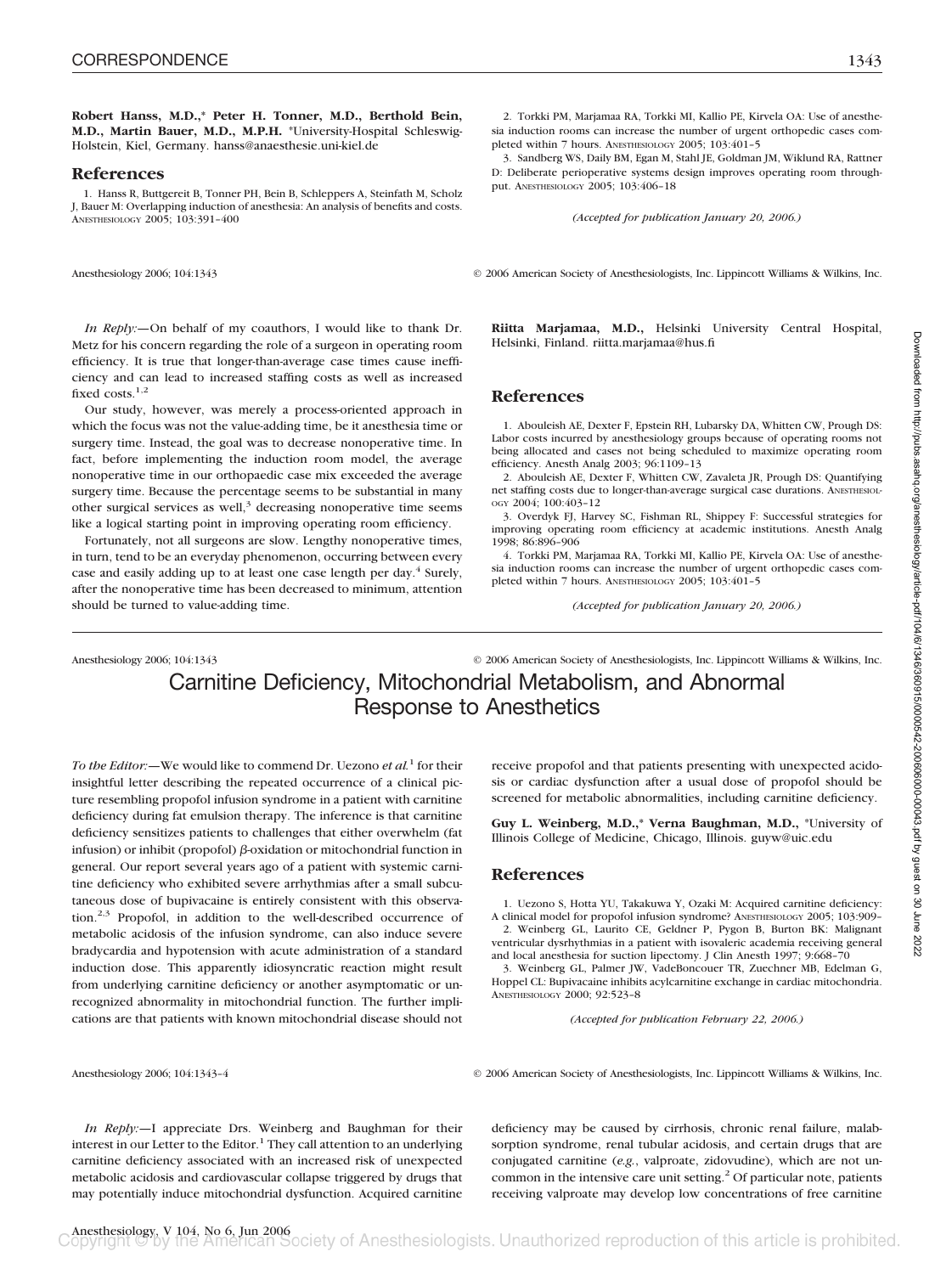in plasma, thus rendering them at risk for development of mitochondrial  $\beta$ -oxidation defects when propofol is used for sedation. This may partly explain why many case reports of so-called propofol infusion syndrome have been reported from patients in the neurosurgical intensive care unit but not the general surgical intensive care unit.<sup>3</sup> If this is the case, I suspect that L-carnitine therapy may reverse clinical manifestations of propofol infusion syndrome.

**Shoichi Uezono, M.D.,** Jikei University, School of Medicine, Tokyo, Japan. uezono@jikei.ac.jp

#### **References**

1. Uezono S, Hotta Y, Takakuwa Y, Ozaki M: Acquired carnitine deficiency: A clinical model for propofol infusion syndrome? ANESTHESIOLOGY 2005; 103:909– 2. Hoppel C: The role of carnitine in normal and altered fatty acid metabolism. Am J Kidney Dis 2003; 41:S4–12

3. Cremer OL, Moons KGM, Bouman EAC, Kruijswijk JE, de Smet AMGA, Kalkman CJ: Long-term propofol infusion and cardiac failure in adult head-injured patients. Lancet 2001; 357:117–8

*(Accepted for publication February 22, 2006.)*

### Anesthesiology 2006; 104:1344 © 2006 American Society of Anesthesiologists, Inc. Lippincott Williams & Wilkins, Inc. Investing Layer of the Cervical Fascia of the Neck May Not Exist

*To the Editor:—*Nash *et al.*<sup>1</sup> provide some fascinating anatomical data, based largely on plastination techniques and confocal microscopy, to suggest that the investing layer of cervical fascia may not exist. We write first to correct some of their assumptions related to our previous anesthetic work and second to crystalize a general hypothesis that stems from their conclusion.

Nash *et al.*<sup>1</sup> state in their opening paragraph that the previous work of Pandit et al.<sup>2</sup> concluded that the "superficial cervical plexus block" injection should be placed superficial to the investing layer. In fact, the study of Pandit *et al.*<sup>2</sup> (in preserved cadavers) concluded that only an injection deep to the putative investing layer would enable the injectate to spread beyond the prevertebral fascia. Pandit *et al.*<sup>2</sup> observed that a strictly superficial injection did not spread beyond the subcutaneous layers. The implication was that a purely superficial or subcutaneous injection would be clinically ineffective. It was this that led to the suggestion that an injection just deep to the so-called investing fascia should be properly termed an *intermediate* cervical plexus block,<sup>3</sup> whereas an injection deep to the prevertebral fascia should be termed a *deep* block.<sup>4</sup>

The conclusion of Nash *et al.*<sup>1</sup> (which we find anatomically persuasive) that the investing fascia does not exist not only raises further problems for proper nomenclature of the various anesthetic blocks, but also leads to a specific hypothesis.

If the result of Nash *et al.*<sup>1</sup> is correct and the investing fascia does not, in fact, exist, the clinical efficacy of a subcutaneous injection should be as effective as an intermediate injection below the putative investing fascia. If, however, the result of Pandit *et al.*<sup>2</sup> is correct, the intermediate injection should be more effective clini-

Dr. Pandit was an external examiner for the Ph.D. thesis of Lance Nash (entitled "The Deep Cervical Fascia: an Anatomical Study," University of Otago, Dunedin, New Zealand, 2005).

cally than the subcutaneous injection. We are currently investigating this hypothesis in a clinical study and hope to report our results soon.

Although it might be supposed (as a matter of prejudice) that we hope our own results are correct and that "intermediate" injections prove to be more effective than simple subcutaneous ones, it would actually be desirable for overall patient care if the more superficial injections were found to be equally effective. As we have observed elsewhere, safety is increased by more superficial, as opposed to deep, injections.<sup>5,6</sup>

In summary, Nash *et al.*<sup>1</sup> have offered some truly exciting anatomical data on which to formulate an important clinical question.

**Jaideep J. Pandit, D.Phil., F.R.C.A.,\* Pema Dorje, M.D., R. Satya-Krishna, F.R.C.A.,** \*John Radcliffe Hospital, Oxford, United Kingdom. jaideep.pandit@physiol.ox.ac.uk

#### **References**

1. Nash L, Nicholson HD, Zhang M: Does the investing layer of the deep cervical fascia exist? ANESTHESIOLOGY 2005; 103:962–8

2. Pandit JJ, Dutta D, Morris JF: Spread of injectate with superficial cervical plexus block in humans. Br J Anaesth 2004; 91:733–5

3. Pandit JJ: Correct nomenclature of superficial cervical plexus blocks (letter). Br J Anaesth 2004; 92:775

4. Telford RJ, Stoneham MD: Correct nomenclature of superficial cervical plexus blocks (letter). Br J Anaesth 2004; 92:775

5. Pandit JJ, Bree S, Dillon P, Elcock D, McLaren ID, Crider B: A comparison of superficial *versus* combined (superficial and deep) cervical plexus block for carotid endarterectomy: A prospective, randomized study. Anesth Analg 2000; 91:781–6

6. Pandit JJ, Satya-Krishna R, McQuay H: A comparison of the complication rate associated with superficial *versus* deep (or combined) block for carotid endarterectomy. Anesth Analg 2003; 96:S279

*(Accepted for publication February 22, 2006.)*

Anesthesiology 2006; 104:1344–5 © 2006 American Society of Anesthesiologists, Inc. Lippincott Williams & Wilkins, Inc.

*In Reply:—*We thank Drs. Pandit, Dorje, and Satya-Krishna for their encouraging comments on our article.<sup>1</sup> From the anatomical angle, we support the suggestion regarding proper nomenclature of the various anesthetic blocks,<sup>2</sup> but we are concerned about what anatomical landmark could be used to demarcate a "superficial" and an "intermediate" cervical plexus block. We understand that a superficial block in clinical practice involves making an injection in the subcutaneous layer, whereas an intermediate injection is intended to be placed just deep to the sternocleidomastoid muscle.<sup>2</sup> From an anatomical viewpoint, if the investing fascia does not exist, we suggest that the location of the intermediate injection may be imprecise.

The pattern or configuration of connective tissue is much more complex than our previously held view. $1,3$  In addition to the investing layer of deep cervical fascia, two anatomical points should also be considered when testing the hypothesis raised in the letter of Pandit *et al.*

One is the muscular and aponeurotic fibers of platysma. As shown in figure 5 of Nash *et al.*, <sup>1</sup> these fibers cover the anterior and lateral cervical regions, are layered, and often mimic the investing layer of deep cervical fascia (also see fig. 4C of Nash *et al.*<sup>1</sup> ). So it may be possible to achieve the functional result predicted by Pandit *et al.* in their letter, despite the anatomical absence of the investing fascia. Zhang and Lee<sup>3</sup> also revealed that there is no aggregation of fibrous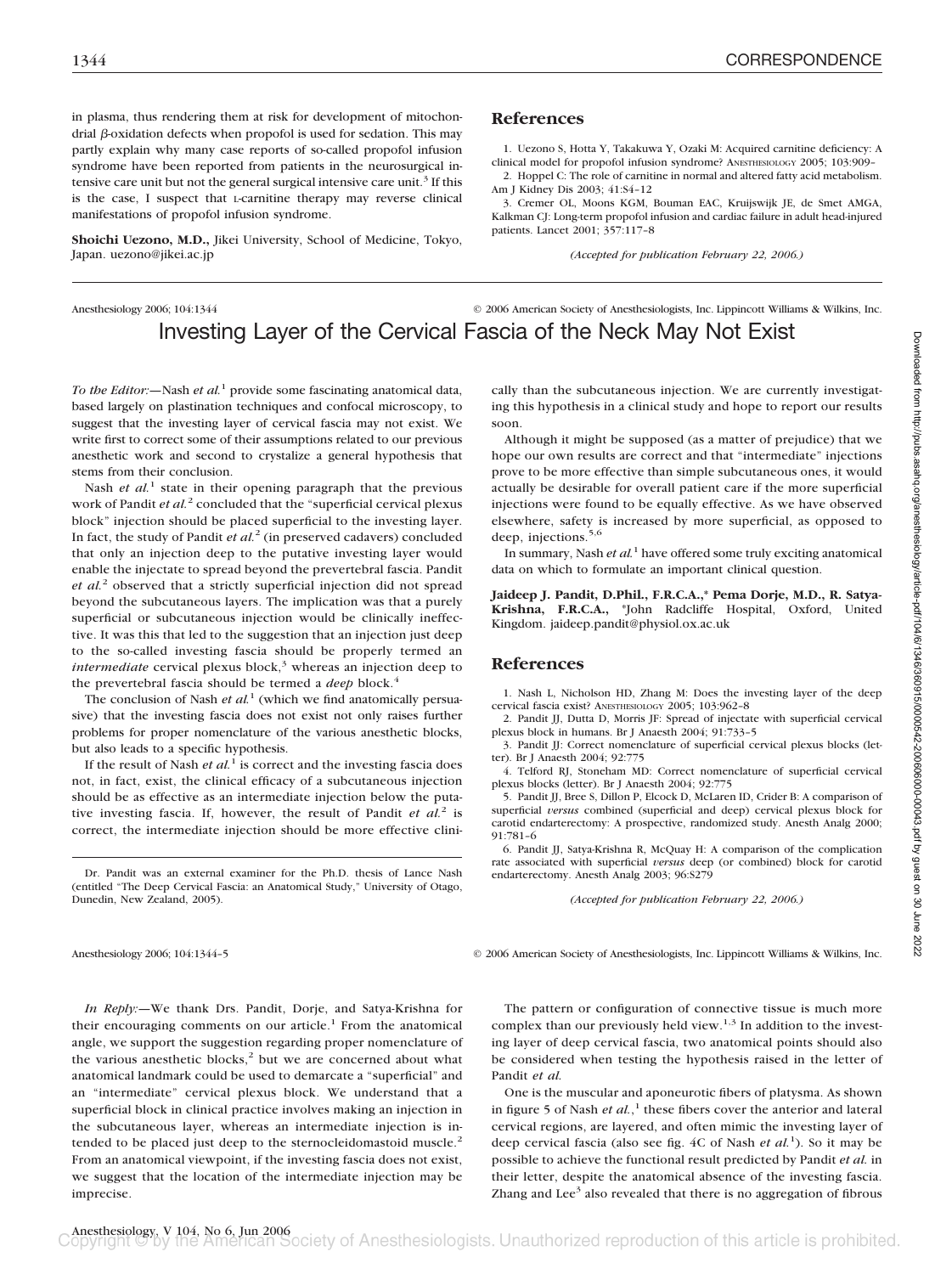connective tissue connecting the sternocleidomastoid and trapezius muscles, but skin ligaments are visualized between the muscles (fig. 2b of Zhang and Lee). The structure, arrangement, and density of the skin ligaments vary greatly through the body<sup>4</sup> and could mimic the behavior of a fascia. Therefore, a number of clinical and anatomical questions must be further investigated.

**Ming Zhang, M.B., M.Med., Ph.D.,\* Helen D. Nicholson, M.D., Lance Nash, Ph.D.** \*University of Otago, Dunedin, New Zealand. ming.zhang@stonebow.otago.ac.nz

#### **References**

1. Nash L, Nicholson HD, Zhang M: Does the investing layer of the deep cervical fascia exist? ANESTHESIOLOGY 2005; 103:962–8

2. Telford RJ, Stoneham MD, Pandit JJ: Correct nomenclature of superficial cervical plexus blocks. Br J Anaesth 2004; 92:775–6

3. Zhang M, Lee ASJ: The investing layer of the deep cervical fascia does not exist between the sternocleidomastoid and trapezius muscles. Otolaryngol Head Neck Surg 2002; 127:452–7

4. Nash LG, Phillips MN, Nicholson H, Barnett R, Zhang M: Skin ligaments: Regional distribution and variation in morphology. Clin Anat 2004; 17:287–93

*(Accepted for publication February 22, 2006.)*

Anesthesiology 2006; 104:1345 © 2006 American Society of Anesthesiologists, Inc. Lippincott Williams & Wilkins, Inc. Academic Highway Buzzing, but Clinicians in Crisis

*To the Editor:—*Professor Ikeda justly brings to light the immense contributions of Michinosuke Amano, M.D. (1916 –; Professor Emeritus, Department of Anesthesiology, Keio University, Tokyo, Japan) and the little known Government Account for Relief in Occupied Area program to the progress of anesthesiology in Japan.<sup>1</sup> Because of the efforts of pioneers such as Dr. Amano and Hideo Yamamura, M.D. (1920 –; Professor, Department of Anesthesiology, University of Tokyo, Tokyo, Japan), Japanese academic anesthesiology has attained remarkable levels as witnessed by the numerous scientific publications originating from these institutions. The state of clinical anesthesiology in Japan, however, is not as rosy. The specialty suffers from a chronic workforce shortage. The majority of practitioners are salaried hospital employees, forced to work long hours for relatively poor compensation—a clear reason the specialty has trouble attracting personnel. One of the fundamental problems is the inability of anesthesiologists to directly bill the social health insurance system for their services and become independent private practitioners. The Japanese Society of Anesthesiologists; academic centers; the Ministry of Health, Labor and Welfare; and other interested organizations, while acknowledging this problem, have thus far been unwilling or unable to implement the necessary changes. For unclear reasons, what would usually be considered significant bargaining power has not been used to improve the

*In Reply:*—I thank Dr. Kurosu for his interest in my article.<sup>1</sup> Although I am unable to make any specific comments on the current state of clinical anesthesia in Japan, I believe that Dr. Kurosu's concerns about nonacademic anesthesia practice in Japan have parallels in the history of American anesthesiology. The American Society of Anesthesiologists is now celebrating its centennial. In the past century, the American Society of Anesthesiologists and American anesthesiologists have dealt with many problems, which include dealings with government regulation, fair professional compensation, attracting talents to the specialty, and many more similar to the current Japanese situation<sup>2</sup>

American anesthesiologists have a century of experience; Japanese anesthesiologists have only had approximately half that time to seek solutions to these problems. Dr. Eugene Sinclair, American Society of Anesthesiologists President from 2004 to 2005, in assessing progress of American anesthesia in a century, observed that the dedication and commitment of pioneers and past leaders laid the foundation of professionalism in our specialty that commands a respectful stature among our peers in medicine and in the public. He believes that our current generation will continue to build on past achievepredicament of clinical anesthesiologists. The result is what can only be described as a crisis, with no relief in sight. Calls are mounting from the surgical (and even within the anesthesia) community for introduction of alternative anesthesia providers—a move that will further devalue the specialty. It is unclear what it will take to force change, because repeated reports of mishaps during surgeon-administered anesthesia are apparently not reason enough.

In Japan, although academic anesthesia flourishes, things have not changed much in the operating room since 1955, being "understaffed, and (with many) anesthetics . . . still given by junior surgeons."<sup>1</sup> Someone must step up to the plate soon, at the very least to honor the efforts of Dr. Amano and the pioneers, if not for the patients.

**Joe W. Kurosu, M.D.,** Nakagaki Clinic, Nagoya, Japan. doctor@nakagakiclinic.com

#### **Reference**

1. Ikeda S: Government Account for Relief in Occupied Area: A Japanese physician's journey to a new medical specialty. ANESTHESIOLOGY 2005; 103:1089–94

*(Accepted for publication February 28, 2006.)!DOCTYPE article PUBLIC*

Anesthesiology 2006; 104:1345-6 © 2006 American Society of Anesthesiologists, Inc. Lippincott Williams & Wilkins, Inc.

ments and predicts that future anesthesiologists will regard prospective improvements in patient care with equal admiration.<sup>2</sup>

Current obstacles for Japanese anesthesiology may have their traditional roots indigenous to Japanese society. Pioneers in Japan with great visions, such as Michinosuke Amano, M.D. (Professor Emeritus, Department of Anesthesiology, Keio University, Tokyo, Japan), and Hideo Yamamura, M.D. (Professor, Department of Anesthesiology, University of Tokyo, Tokyo, Japan), established the specialty with true professionalism half a century ago. $<sup>1</sup>$  Given time, the new generations of Japanese anesthesiolo-</sup> gists will confidently face any challenges, adapting to a new practice environment ably, and will prevail in the new century. During his 2005 Rovenstine lecture, Mark Warner, M.D. (Professor and Chair, Department of Anesthesiology, Mayo Clinic, Rochester, Minnesota), advised that modern anesthesiologists should dedicate themselves to honor those who have passed before them by making the difficult transitions necessary to thrive in the future.<sup>3</sup> Current leaders in anesthesiology, either Japanese or American, should take up the challenges to further the vision and goals set by our pioneers. Examining the history of our profession will help prepare us to encounter these trials and prevail. I hope my article will continue to generate thoughtful and healthy debates on the anesthesiology practice in Japan.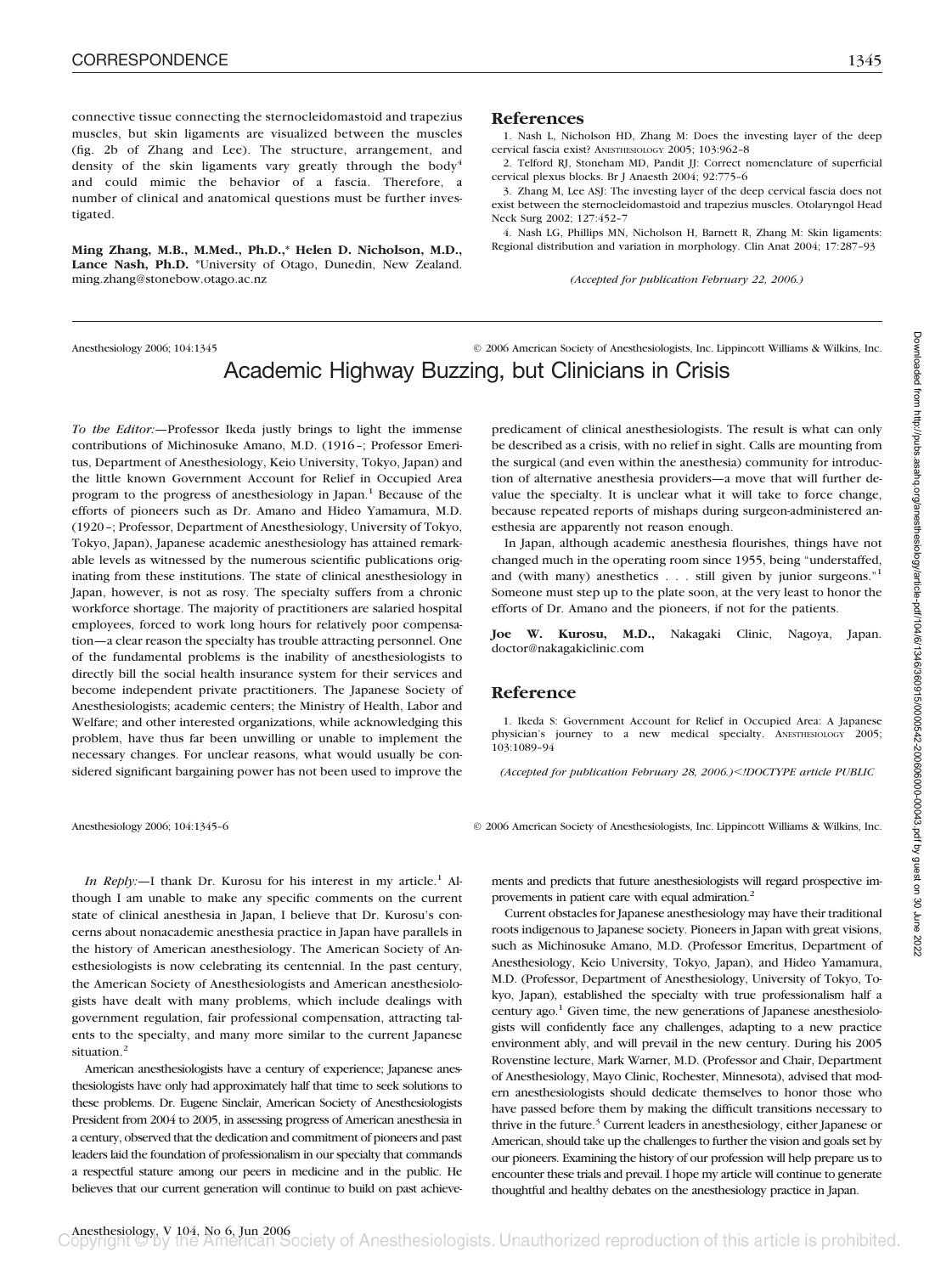**Shigemasa Ikeda, M.D.,** St. Louis University School of Medicine, St. Louis, Missouri. ikedas@slu.edu

#### **References**

1. I keda S: Government Account for Relief in Occupied Area: A Japanese physician's journey to a new medical specialty. ANESTHESIOLOGY 2005; 103:1089–94

2. Bacon DR, McGoldrick KE, Lema ML: The American Society of Anesthesiologists: A Century of Challenges and Progress. Park Ridge, Illinois, The Wood Library–Museum of Anesthesiology, 2005

3. Warner MA: Who better than anesthesiologists? The 44th Rovenstine Lecture. ANESTHESIOLOGY 2006; 104:1094 –101

*(Accepted for publication February 28, 2006.)*

Anesthesiology 2006; 104:1346  $\degree$  2006 American Society of Anesthesiologists, Inc. Lippincott Williams & Wilkins, Inc.

### Critical Role of Intraoperative Transesophageal Echocardiography for Detection of Extrapulmonary Thromboemboli during Surgical Pulmonary Embolectomy

*To the Editor:—*We read with great interest the excellent case report by Espeel *et al.*<sup>1</sup> that describes two patients experiencing pulmonary embolism with additional extrapulmonary thrombi requiring surgical intervention. The positive outcome of both patients corroborates the favorable experience in patients from our institution undergoing surgical pulmonary embolectomy.<sup>2</sup> We agree with the authors that intraoperative transesophageal echocardiography is a relatively safe and noninvasive diagnostic modality that allows early detection of intracardiac thrombi. However, we were surprised that the importance of transesophageal echocardiography for the guidance of surgical extraction was not emphasized in this case report. We recently demonstrated that extrapulmonary thromboemboli can be present in the right heart and the vena cava in up to 26% of all patients with massive pulmonary embolism undergoing pulmonary embolectomy.<sup>3</sup> Such extrapulmonary thromboemboli may have a significant impact on the surgical procedure, because they may influence cannulation placement and surgical technique during the operation. For example, it may become necessary to perform circulatory arrest in order to evacuate thrombi from the inferior vena cava. Moreover, extrapulmonary thromboemboli that remain unrecognized and are not surgically removed can become the source of recurrent pulmonary embolism.<sup>4</sup> Therefore, we believe that intraoperative transesophageal echocardiography is not only an excellent tool for hemodynamic monitoring<sup>5</sup> and management of acute right heart failure<sup>6</sup> during surgical pulmonary embolectomy, but should also be considered an important diagnostic tool to detect

*In Reply:—*I thank Dr. Nowak *et al.* for their interest in my case  $report<sup>1</sup>$  and appreciate the opportunity to reply. There is currently no recommendation for the treatment of acute pulmonary embolism (APE) complicated by embolized type A thrombus in the right cardiac cavities.2 However, Rose *et al.*<sup>3</sup> suggested that it was reasonable to advocate thrombolysis as frontline treatment after careful screening for contraindications and to reserve surgical thrombectomy for patients with contraindications to thrombolysis or in cases of failure of thrombolysis. For me, the interest in this case report was double. My first interest was to underline the utility of transthoracic echocardiography and transesophageal echocardiography not only for hemodynamic monitoring and management of acute heart failure, but also for systematic research of embolized thrombi in cardiac cavities. Their presence, 3 to 26% in the literature, directly influences the prognosis, with a mortality significantly higher (26 –50%) with regard to 8 to 10% for "isolated" pulmonary embolisms.<sup>3,4</sup> Therefore, it seems essential to search and locate these thrombi precisely, not in the intraoperative period, but immediately after the diagnosis of massive APE, because

Downloaded from http://pubs.asahq.org/anesthesiology/article-pdf/104/6/1346/360915/000032-200606000-00043.pdf by guest.on 30 June 2022 Downloaded from http://pubs.asahq.org/anesthesiology/article-pdf/104/6/1346/360915/0000542-200606000-00043.pdf by guest on 30 June 2022

concurrent extrapulmonary thrombi and should guide their surgical extraction.

**Martina Nowak, M.D., Holger K. Eltzschig, M.D., Prem Shekar, M.D., Stanton K. Shernan, M.D., Peter Rosenberger, M.D.\*** \*Brigham and Women's Hospital, Harvard Medical School, Boston, Massachusetts. prosenberger1@partners.org

#### **References**

1. Espeel B, Crispin V, Fraselle B, Payen B, Versailles H: Floating thrombus entrapped in a patent foramen ovale complicating acute pulmonary embolism. ANESTHESIOLOGY 2005; 103:895–7

2. Aklog L, Williams CS, Byrne JG, Goldhaber SZ: Acute pulmonary embolectomy: A contemporary approach. Circulation 2002; 105:1416–9

3. Rosenberger P, Shernan SK, Mihaljevic T, Eltzschig HK: Transesophageal echocardiography for detecting extrapulmonary thrombi during pulmonary embolectomy. Ann Thorac Surg 2004; 78:862–6

4. Rosenberger P, Shernan SK, Rawn JD, Scott J, Eltzschig HK: Critical role of inferior vena caval filter placement after pulmonary embolectomy. J Card Surg 2005; 20:289–90

5. Rosenberger P, Shernan SK, Body SC, Eltzschig HK: Utility of intraoperative transesophageal echocardiography for diagnosis of pulmonary embolism. Anesth Analg 2004; 99:12–6

6. Eltzschig HK, Zwissler B, Felbinger TW: Perioperative implications of heart transplantation. Anaesthesist 2003; 52:678–89

*(Accepted for publication February 28, 2006.)*

Anesthesiology 2006; 104:1346-7 © 2006 American Society of Anesthesiologists, Inc. Lippincott Williams & Wilkins, Inc.

this minimally invasive and fast examination will directly affect therapeutic decisions.<sup>5</sup> With regard to the diagnosis of inferior vena cava thrombosis, I think that when APE is diagnosed on helicoidal computed tomography pulmonary angiography, the addition of venous phase imaging of the abdomen and pelvis is useful and more powerful than transesophageal echocardiography because it allows complete exploration of the femoro-ilio-caval venous network.<sup>6</sup>

My second interest was to report the experience of our team in the management of a particular APE complicated by the presence of a type A thrombus, floating in both right and left cardiac cavities through the oval foramen. We chose the surgical thrombectomy as treatment of choice because of the high risk of systemic embolism, in particular cerebral, making thrombolysis dangerous. In our practice, we choose surgical thrombectomy first in these clinical situations or in the presence of contraindications to thrombolysis and second if thrombolysis is ineffective. We do not consider thrombolysis as an absolute weapon but as one of the therapeutic alternatives available in the management of serious APE as well as surgical thrombectomy. Caval or pelvic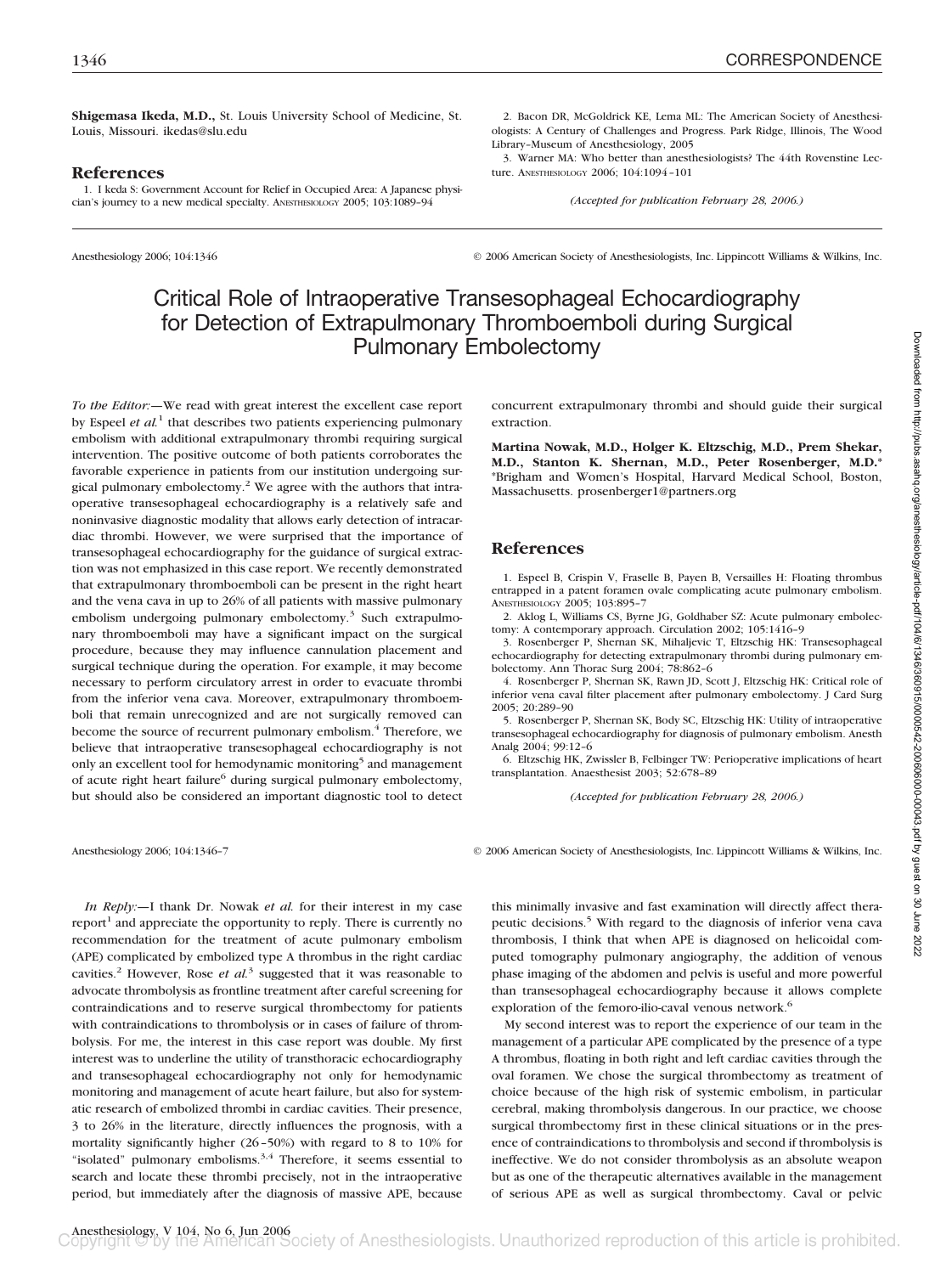venous thrombus does not seem to me to constitute a real contraindication to thrombolysis because, even though the fragmentation of the thrombus with pulmonary embolization is often feared by the physicians, it could never be shown clinically.<sup>7,8</sup> Thrombolytic therapy can be given quickly; is available at all centers; and results in the simultaneous thrombolysis of venous, cardiac, and pulmonary clots. In addition, I think that surgical thrombectomy should not be reserved for desperate cases of refractory cardiogenic shock or cardiac arrest, where mortality is close to 100%. A well-designed, prospective, randomized, multicenter trial is needed to determine which treatment has the best cost-effectiveness/safety ratio.

Benoît Espeel, M.D., Centre Hospitalier Jolimont-Lobbes, Haine-Saint-Paul, Belgium. benoit.espeel@skynet.be

#### **References**

1. Espeel B, Crispin V, Fraselle B, Payen B, Versailles H: Floating thrombus entrapped in a patent foramen ovale complicating acute pulmonary embolism. ANESTHESIOLOGY 2005; 103:895–7

2. Chartier L, Bera J, Delomez M, Asseman P, Beregi JP, Bauchart JJ, Warembourg H, Thery C: Free-floating thrombi in the right heart: Diagnosis, management, and prognostic indexes in 38 consecutive patients. Circulation 1999; 99:2779–83

3. Rose PS, Punjabi NM, Pearse DB: Treatment of right heart thromboemboli. Chest 2002; 121:806–14

4. Shah CP, Thakur RK, Ip JH, Xie B, Guiraudon GM: Management of mobile right atrial thrombi: A therapeutic dilemma. J Card Surg 1996; 11:428–31

5. Krivec B, Voga G, Zuran I, Skale R, Pareznik R, Podbregar M, Noc M: Diagnosis and treatment of shock due to massive pulmonary embolism: Approach with transesophageal echocardiography and intrapulmonary thrombolysis. Chest 1997; 112:1310–6

6. Loud PA, Katz DS, Bruce DA, Klippenstein DL, Grossman ZD: Deep venous thrombosis with suspected pulmonary embolism: Detection with combined CT venography and pulmonary angiography. Radiology 2001; 219:498–502

7. Greco F, Bisignani G, Serafini O, Guzzo D, Stingone A, Plastina F: Successful treatment of right heart thromboemboli with IV recombinant tissue-type plasminogen activator during continuous echocardiographic monitoring: A case series report. Chest 1999; 116:78–82

8. Girard P: Inferior vena cava interruption: How and when? Rev Mal Respir 1999; 16:975–84

*(Accepted for publication February 28, 2006.)*

Anesthesiology 2006; 104:1347–8 © 2006 American Society of Anesthesiologists, Inc. Lippincott Williams & Wilkins, Inc.

### Is Low-current Search a Risk Factor in Peripheral Nerve Localization?

*To the Editor:—*I read with interest the article by Capdevila *et al.*<sup>1</sup> In this article, the authors presented a multicenter prospective analysis of the quality of postoperative analgesia and complications after continuous peripheral nerve blocks. After reading this analysis, it occurred to me that some points may be added to the discussion. Capdevila *et al.*<sup>1</sup> reported an overall incidence of different neurologic events of 6.6% and an incidence of severe neurologic deficit of 0.2%, a value quite near that reported in other studies.2,3 Although I agree with the authors about their risk factors, I believe that the use of low current output of less than 0.5 mA might present an additional risk factor for nerve injury. The intensity of the electrical current delivered is related to the distance between the needle and the stimulated nerve.<sup>4</sup> Different authors $4,5$  have shown that, with an intensity of 0.1 mA, the needle must be in contact with the nerve to elicit a motor response, whereas at 2.5 cm, the current required to give a motor response is 2.5 mA. This presumes that electrical stimulators must offer sufficient precision while using low current to locate nerves.<sup>4</sup> Lack of this precision may lead to the release of currents of less intensity than the rating actually selected, with a higher risk of nerve injury.<sup>4</sup> Hadzic *et al.*<sup>5</sup> evaluated the characteristics of 15 stimulators used for peripheral nerve blocks in clinical practice and reported that the median error increased from 2.4% at 0.5 mA to 10.4% at 0.1 mA, and 4 of their tested stimulators varied by more than 30% when set to deliver a current of 0.3 mA. In contrast, they suggested that it would seem more prudent to use a current of 0.5 mA or greater. Accordingly, with a low current intensity of less than 0.5 mA, the stimulator may deliver a lower current than what the operator had selected, leading him or her to continue to advance the needle toward the target nerve when, in fact, it is very close to the target nerve as in paresthesia techniques. Moreover, Karaca *et al.*<sup>6</sup> reported that painful sensory paresthesia is not frequent during low-intensity stimulation, and others<sup>7</sup> suggested that a degree of contact might exist between the needle and the nerve even in the absence of motor response. Some authors $4$  consider that a current between 0.5 and 1 mA is sufficient to ensure efficient block. Capdevila *et al.*<sup>1</sup> performed their blocks using a current of less than 0.5 mA (frequency of 1 Hz and impulse duration of 100  $\mu$ s). The incidence of their nerve complications corroborate with the study of Horlocker *et al.*, <sup>3</sup> where five of seven nerve injuries were related to paresthesia search of a target nerve.

Although severe neurologic damage after peripheral nerve blocks is rare, it is devastating for the patient and for the medical staff. The most common recurrent theme in peripheral nerve block claims is nerve injury.<sup>8</sup> Accordingly, we can presume that a high percentage of severe nerve injuries after peripheral nerve blocks might lead to claims. However, temporary minor complications that are encountered in clinical practice, such as several days or weeks of paresthesia, do not lead to claims but might be disabling for the patient. Furthermore, such minor complications might also lead to a delay in patients' rehabilitation and return to normal activity. After regional anesthesia techniques, the event presumed to be most damaging is needle trauma and local anesthetic toxicity.<sup>8</sup> Surprisingly, medical experts never evoke the lack of precision of stimulators as a possible factor for damage in claims.

In conclusion, despite that severe nerve injury after peripheral nerve blocks is rare, it may lead to claims. However, I believe that lowcurrent search of less than 0.5 mA could present an additional risk factor for nerve injury. A current less than 0.5 mA provides almost an equal success rate as currents of 0.5– 0.6 mA. Accordingly, I believe that low-current search should not go less than 0.5 mA, which is an acceptable limit for a good success rate and safety.

**Bassam Al-Nasser, M.D.,** Clinique du Parc Saint Lazare, Beauvais, France. balnasser@wanadoo.fr

#### **References**

1. Capdevila X, Pirat P, Bringuier S, Gaertner E, Singelyn F, Bernard N, Choquet O. Bouaziz H. Bonnet F, The French Study Group on Continuous Peripheral Nerve Blocks: Continuous peripheral nerve blocks in hospital wards after orthopedic surgery: A multicenter prospective analysis of the quality of postoperative analgesia and complications in 1,416 patients. ANESTHESIOLOGY 2005; 103:1035–45

2. Borgeat A, Dullenkopf A, Ekatodramis G, Nagy L: Evaluation of the lateral modified approach for continuous interscalene block after shoulder surgery. ANESTHESIOLOGY 2003; 99:436–42

3. Horlocker TT, Kufner RP, Bishop AT, Maxson PM, Schroeder DR: The risk of persistent paresthesia is not increased with repeated axillary block. Anesth Analg 1999; 88:382–7

4. De Andres J, Alonso-Inigo JM, Sala-Blanch X, Reina MA: Nerve stimulation in regional anesthesia: Theory and practice. Best Pract Res Clin Anaesthesiol 2005; 19:153–74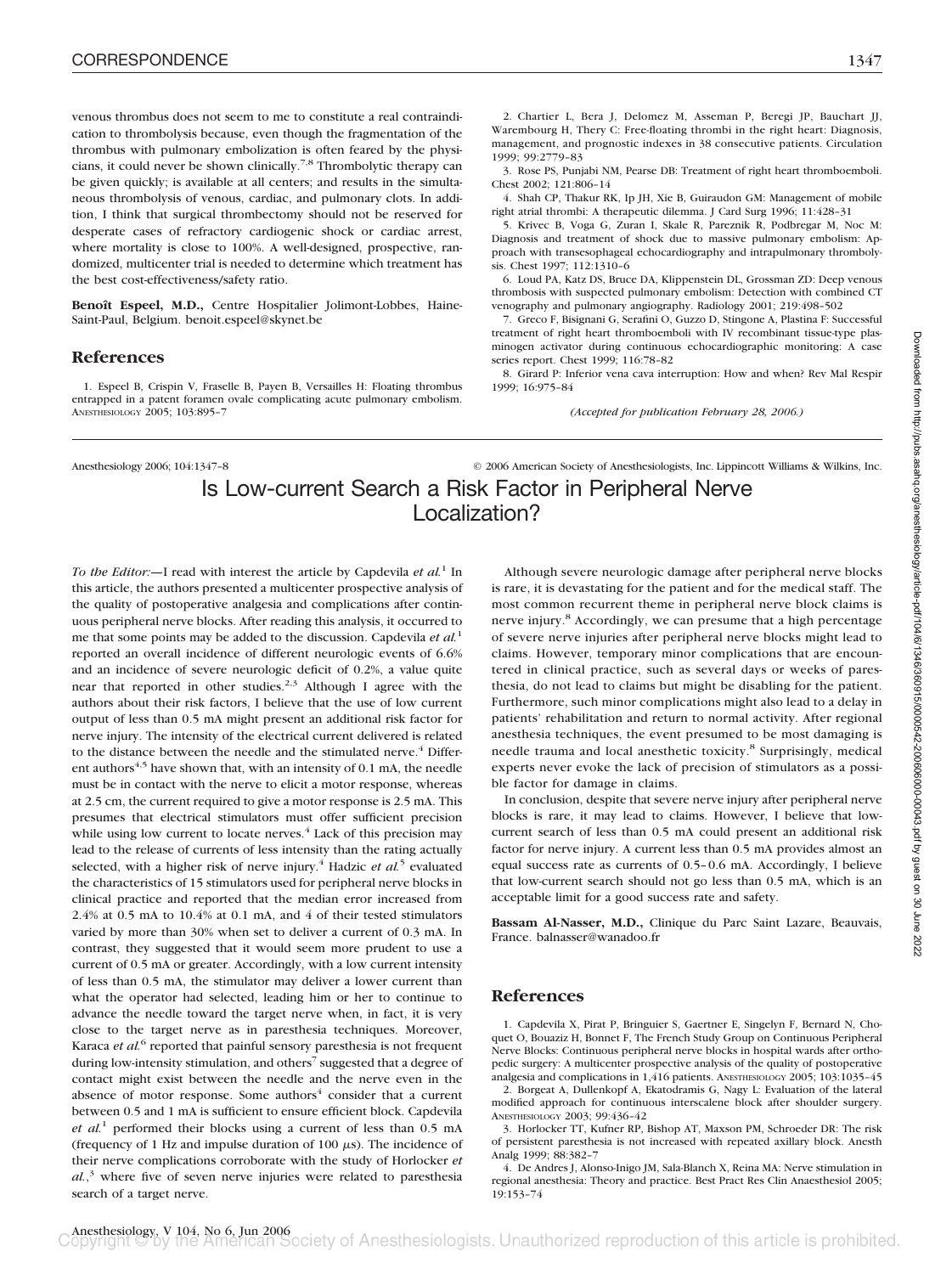5. Hadzic A, Vloka J, Hadzic N, Thys DM, Santos AC: Nerve stimulators used for peripheral nerve blocks vary in their electrical characteristics. ANESTHESIOLOGY 2003; 98:969–74

6. Karaca P, Hadzic A, Yufa M, Vloka JD, Brown AR, Visan A, Sanborn K, Santos AC: Painful paresthesiae are infrequent during brachial plexus localization using low-current peripheral nerve stimulation. Reg Anesth Pain Med 2003; 28:380–3 7. Urmey WF, Stanton J: Inability to consistently elicit a motor response

*In Reply:—*We thank Dr. Al-Nasser for the attentive reading of our article regarding the use of continuous peripheral nerve blocks after orthopedic surgery.<sup>1</sup> We understand and accept some remarks regarding the possible risk of neuropathy for intensities lower than 0.5 mA during the nerve stimulation procedure. Dr. Al-Nasser's concerns, which have already been evoked by Auroy *et al.*,<sup>2</sup> are supported by recent articles reporting that for low-intensity and short-duration nerve stimulation  $(< 0.5$  mA,  $(0.1 \text{ ms})$ , needle-nerve contact can be obtained without any muscle movement<sup>3</sup> or pain.<sup>4</sup> However, some points must be clarified: Research of a minimal intensity during nerve stimulation was not a part of our study design; all of the studies reported by Al-Nasser were related to single-shot blocks and not continuous peripheral nerve blocks; the authors do not decide, regardless of whether it seems important, that one element or another is a risk factor—rather, the multivariate analysis by logistic regression concludes that; the authors<sup>5,6</sup> who reported the vicinity of nerve and needle tip for values less than 0.5 mA used theoretical biophysics data but did not check their data in clinical practice (ultrasound studies) or in animals; and it was recently reported that signs of nerve inflammation after a peripheral nerve block appeared only after a minimal low-intensity threshold value of  $0.2 \text{ mA}^7$ 

The stimulating current at which a needle is sufficiently close for a successful block but still at a safe distance from the nerve to avoid injury is unknown.<sup>8</sup> In our study, the placement of the needle was considered successful when a specific muscle contraction was obtained at a current output of less than 0.5 mA (1 Hz and impulse duration of 0.1 ms). The current was then gradually decreased until the muscle twitch stopped between 0.4 and 0.2 mA. Nerve stimulation below 0.2 mA was never sought. Intensity of less than 0.5 mA did not seem to be a risk factor. Several elements might explain that: All continuous peripheral nerve blocks were performed by highly trained anesthesiologists following standardized insertion techniques; the nerve stimulators, which delivered the dialed current, were regulated to deliver the actual current; the catheters were inserted for values between 0.2 and 0.5 mA; and there was no motor response for intensity of less than 0.2 mA.

following a sensory paresthesia during interscalene block administration. **ANES-THESIOLOGY** 2002; 96:552–4

8. Lee LA, Domino KB: Complications associated with peripheral nerve blocks: Lessons from the ASA Closed Claims Project. Int Anesthesiol Clin 2005; 43:111–8

*(Accepted for publication February 28, 2006.)*

Anesthesiology 2006; 104:1348 © 2006 American Society of Anesthesiologists, Inc. Lippincott Williams & Wilkins, Inc.

Most importantly, the risk of nerve lesion increases when a physician uses an old nerve stimulator that reports only the theoretical current and not the current actually delivered, which can be lower. If anesthesiologists use this standard of nerve stimulator, they should not set their threshold at 0.5 mA, but invest in a new nerve stimulator to limit the risk of nerve injury.

**Xavier Capdevila, M.D., Ph.D.,\* Olivier Choquet, M.D.,** \*Lapeyronie University Hospital, Montpellier, France. x-capdevila@chu-montpellier.fr

#### **References**

1. Capdevila X, Pirat P, Bringuier S, Gaertner E, Singelyn F, Bernard N, Choquet O, Bouaziz H, Bonnet F, French Study Group on Continuous Peripheral Nerve Blocks: Continuous peripheral nerve blocks in hospital wards after orthopedic surgery: A multicenter prospective analysis of the quality of postoperative analgesia and complications in 1,416 patients. ANESTHESIOLOGY 2005; 103:1035–45

2. Auroy Y, Benhamou D, Bargues L, Ecoffey C, Falissard B, Mercier FJ, Bouaziz H, Samii K: Major complications of regional anesthesia in France: The SOS Regional Anesthesia Hotline Service. ANESTHESIOLOGY 2002; 97:1274–80

3. Urmey WF, Stanton J: Inability to consistently elicit a motor response following sensory paresthesia during interscalene block administration. ANESTHE-SIOLOGY 2002; 96:552–4

4. Karaca P, Hadzic A, Yufa M, Vloka JD, Brown AR, Visan A, Sanborn K, Santos AC: Painful paresthesiae are infrequent during brachial plexus localization using low-current peripheral nerve stimulation. Reg Anesth Pain Med 2003; 28:380–3 5. De Andres J, Alonso-Inigo JM, Sala-Blanch X, Reina MA: Nerve stimulation in

regional anesthesia: Theory and practice. Best Pract Res Clin Anaesthesiol 2005; 19:153–74

6. Hadzic A, Vloka J, Hadzic N, Thys DM, Santos AC: Nerve stimulators used for peripheral nerve blocks vary in their electrical characteristics. ANESTHESIOLOGY 2003; 98:969–74

7. Voelckel WG, Klima G, Krismer AC, Haslinger C, Stadlbauer KH, Wenzel V, von Goedecke A: Signs of inflammation after sciatic nerve block in pigs. Anesth Analg 2005; 101:1844–6

8. Hadzic A: Peripheral nerve stimulators: Cracking the code— one at a time. Reg Anesth Pain Med 2004; 29:185–8

*(Accepted for publication February 28, 2006.)*

Anesthesiology 2006; 104:1348–49 © 2006 American Society of Anesthesiologists, Inc. Lippincott Williams & Wilkins, Inc.

The Treatment Should Not Be Worse Than the Disease

*To the Editor:—*I read with interest the study by Ngan Kee *et al.*<sup>1</sup> They found that a combination of high-dose phenylephrine infusion and rapid crystalloid cohydration virtually eliminated hypotension in women undergoing cesarean delivery during spinal anesthesia. Preventing or treating hypotension in the parturient after spinal anesthesia for cesarean delivery has been the subject of numerous of studies and, as the authors noted, has been referred to as the "Holy Grail" of obstetric anesthesia.<sup>2</sup> However, the incidence of major complications from hypotension, such as myocardial infarction or stroke to the mother, or neonatal acidosis or low Apgar scores in the baby is almost nonexistent. $2,3$  The most common complications from hypotension are nausea and vomiting, which

may be disturbing but are not dangerous.<sup>4</sup> Furthermore, treating hypotension when it does occur is straightforward; it almost always responds to relatively small boluses of either ephedrine or phenylephrine.

I contend that using a phenylephrine infusion to prevent hypotension during routine cesarean delivery is too aggressive and not safe, as the authors suggest.<sup>1</sup> A phenylephrine infusion is not benign. Phenylephrine is a potent vasoconstrictor that can cause reactive hypertension and reflex bradycardia. Indeed, close to 50% of the patients in this study developed hypertension from the phenylephrine. Furthermore, to safely use a phenylephrine infusion, especially in high doses as used in this study, the patient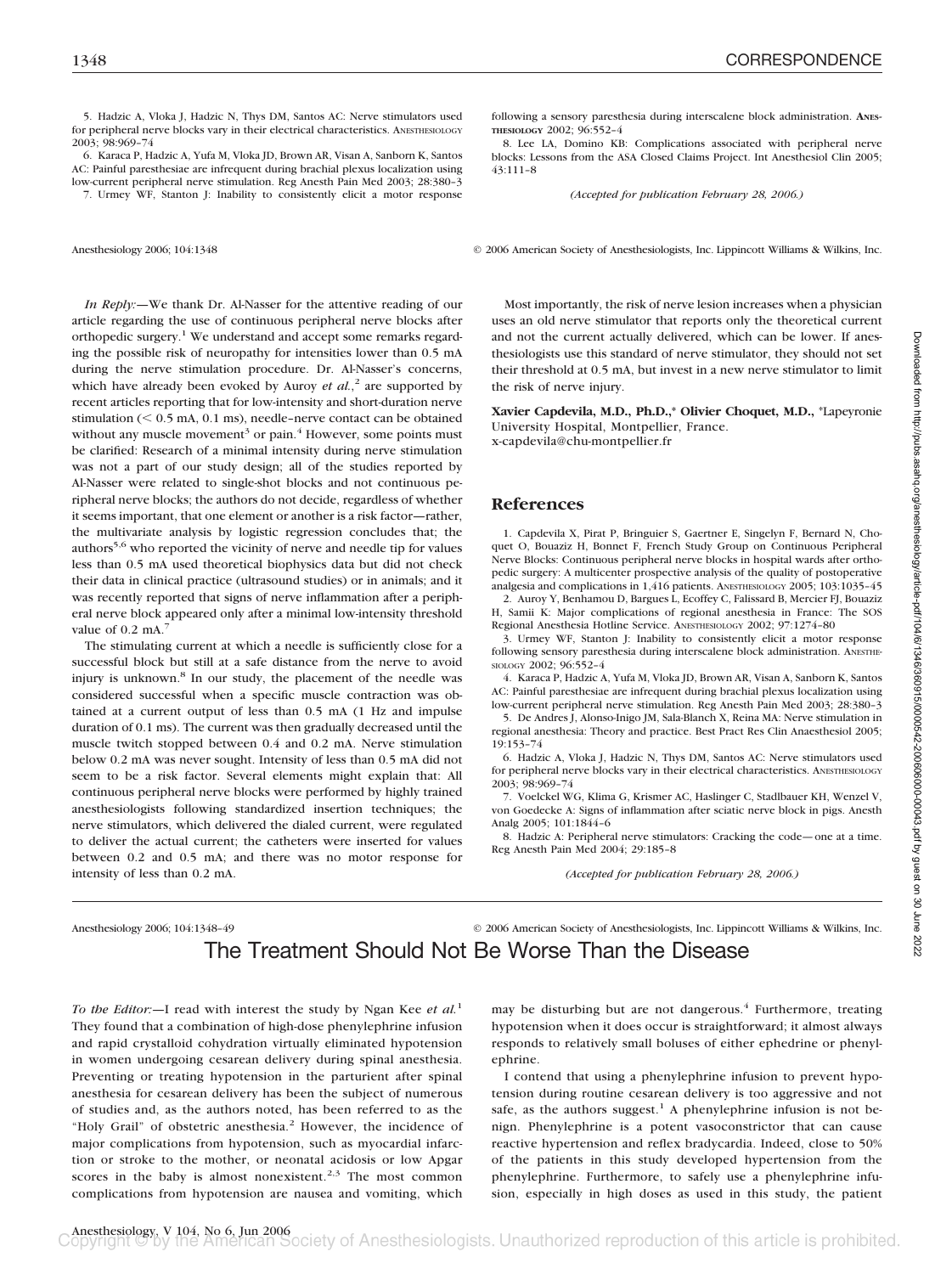should have an indwelling arterial line for continuous blood pressure monitoring. This monitor would be otherwise unnecessary in a healthy parturient. Assessing blood pressure even every minute by an automated blood pressure cuff is simply not sufficient and impractical. Studies to prevent hypotension in parturients are important, but this regimen seems to have risks that outweigh its benefits. The treatment should not be worse than the disease.

**Yaakov Beilin, M.D.,** Mount Sinai School of Medicine of New York University, New York, New York. yaakov.beilin@mountsinai.org

**References**

1. Ngan Kee WD, Khaw KS, Ng FF: Prevention of hypotension during spinal anesthesia for cesarean delivery. ANESTHESIOLOGY 2005; 103:744–50

2. Macarthur A: Solving the problem of spinal-induced hypotension in obstetric anesthesia. Can J Anaesth 2002; 49:536–9

3. Desalu I, Kushimo OT: Is ephedrine infusion more effective at preventing hypotension than traditional prehydration during spinal anaesthesia for caesarean section in African parturients? Int J Obstet Anesth 2005; 14:294–9

4. Juhani TP, Hannele H: Complications during spinal anesthesia for cesarean delivery: A clinical report of one year's experience. Reg Anesth 1993; 18:128–31

*(Accepted for publication February 27, 2006.)*

Anesthesiology 2006; 104:1349 © 2006 American Society of Anesthesiologists, Inc. Lippincott Williams & Wilkins, Inc.

*In Reply:—*Dr. Beilin does not consider the use of phenylephrine infusions to be justified given the "minor" consequences of hypotension during spinal anesthesia for cesarean delivery. We disagree. One should not underestimate the importance of hypotension and its prevention. Dr. Beilin contends that serious adverse effects from hypotension are "almost nonexistent." However, history warns us that major complications can indeed occur when hypotension is inadequately managed.<sup>1</sup> Dr. Beilin cited several articles<sup>2-4</sup> to support his contention, but careful reading of these reveals somewhat different messages. Macarthur<sup>2</sup> reported that "several reviews of maternal anesthetic deaths identified inadequately treated maternal hypotension as the major source of spinal anesthesia's morbidity and mortality." Desalu and Kushimo<sup>3</sup> attributed low Apgar scores in some neonates in their study to relatively long durations of hypotension and stated that hypotension should be avoided in pregnant patients. Juhani and Hannele<sup>4</sup> emphasized the high incidence of minor complications and recommended that "hypotensive periods should be prevented." Surprisingly, Dr. Beilin suggests that hypotension is not associated with neonatal acidosis or low Apgar scores. Datta *et al.*<sup>5</sup> showed just such an association more than 20 yr ago. More recently, concern has been expressed that spinal anesthesia depresses fetal pH and base excess.<sup>6</sup> We believe the most important cause of this is hypotension and the way that it is treated. $7$ 

Dr. Beilin trivializes the seriousness of nausea and vomiting. Nausea and vomiting can cause significant distress to the patient and can interfere with surgery.8 We regard its prevention as an important clinical indicator of quality of care. Examination of closed claims has emphasized the prominence of "minor" injuries including emotional distress in obstetric anesthesia cases,<sup>9</sup> and thus, there may also be medicolegal implications. Pulmonary aspiration has occurred;<sup>9</sup> that's pretty dangerous.

Dr. Beilin describes treatment of hypotension as "straightforward." The large volume of research dedicated to this subject argues otherwise. There remain major controversies over the choice, dose, timing, and methods of administration of vasopressors and fluids. Dr. Beilin implies that it is sufficient to wait for hypotension to occur and then treat it with small boluses of ephedrine. It was the inadequacy of this very approach that several years ago stimulated us to direct research toward finding a better way.10

We make no excuses for our aggressive approach to the prevention of hypotension. Our work indicates that this provides the best outcomes for mother and baby.<sup>11</sup> Although, as stated in our article, we do advocate some caution with phenylephrine infusions because of the potential for blood pressure to transiently increase above baseline, we disagree that use of direct intraarterial blood pressure monitoring is necessary when using this technique in healthy patients. From our experience<sup>11-15</sup> of many years of using infusions of  $\alpha$  agonists in many hundreds of patients, we have found measurement of noninvasive blood pressure every minute until delivery together with continuous monitoring of heart rate to be quite sufficient and, contrary to Dr. Beilin's opinion, quite practical. We have not found small transient increases in blood pressure and relative slowing of maternal heart rate to be harmful. Arguably, this is a safer

physiologic state than profound vasodilation with marked tachycardia, the likely alternative. Furthermore, in clinical practice, with continuous heart rate monitoring and the freedom to titrate the phenylephrine infusion without the strict constraints of a study protocol, hypertension is less of a problem.

No treatment is perfect. But make not the mistake of underestimating the disease.

**Warwick D. Ngan Kee, M.B.Ch.B., M.D., F.A.N.Z.C.A., F.H.K.A.M.,\* Kim S. Khaw, M.B.B.S., F.R.C.A., F.H.K.A.M., Floria F. Ng, R.N., B.A.Sc.** \*The Chinese University of Hong Kong, Prince of Wales Hospital, Shatin, Hong Kong, China. warwick@cuhk.edu.hk

#### **References**

1. Holmes F: The supine hypotensive syndrome: Its importance to the anaesthetist. Anaesthesia 1960; 15:298–306

2. Macarthur A: Solving the problem of spinal-induced hypotension in obstetric anesthesia. Can J Anesth 2002; 49:536–9

3. Desalu I, Kushimo OT: Is ephedrine infusion more effective at preventing hypotension than traditional prehydration during spinal anaesthesia for caesarean section in African parturients? Int J Obstet Anesth 2005; 14:294–9

4. Juhani TP, Hannele H: Complications during spinal anesthesia for cesarean delivery: A clinical report of one year's experience. Reg Anesth 1993; 18:128–31

5. Datta S, Alper MH, Ostheimer GW, Weiss JB: Method of ephedrine administration and nausea and hypotension during spinal anesthesia for cesarean section. ANESTHESIOLOGY 1982; 56:68–70

6. Reynolds F, Seed PT: Anaesthesia for caesarean section and neonatal acidbase status: A meta-analysis. Anaesthesia 2005; 60:636–53

7. Ngan Kee WD, Lee A: Multivariate analysis of factors associated with umbilical arterial pH and standard base excess after caesarean section under spinal anaesthesia. Anaesthesia 2003; 58:125–30

8. Balki M, Carvalho JCA: Intraoperative nausea and vomiting during cesarean section under regional anesthesia. Int J Obstet Anesth 2005; 14:230–41

9. Chadwick HS: An analysis of obstetric anesthesia cases from the American Society of Anesthesiologists Closed Claims Project database. Int J Obstet Anesth 1996; 5:258–63

10. Ngan Kee WD, Khaw KS, Lee BB, Lau TK, Gin T: A dose-response study of prophylactic intravenous ephedrine for the prevention of hypotension during spinal anesthesia for cesarean delivery. Anesth Analg 2000; 90:1390–5

11. Ngan Kee WD, Khaw KS, Ng FF: Comparison of phenylephrine infusion regimens for maintaining maternal blood pressure during spinal anaesthesia for caesarean section. Br J Anaesth 2004; 92:469–74

12. Ngan Kee WD, Lau TK, Khaw KS, Lee BB: Comparison of metaraminol and ephedrine infusions for maintaining arterial pressure during spinal anesthesia for elective cesarean section. ANESTHESIOLOGY 2001; 95:307–13

13. Ngan Kee WD, Khaw KS, Lee BB, Wong MMS, Ng FF: Metaraminol infusion for maintenance of arterial pressure during spinal anesthesia for cesarean delivery: The effect of a crystalloid bolus. Anesth Analg 2001; 93:703–8

14. Ngan Kee WD, Khaw KS, Lee BB, Ng FF, Wong MMS: A randomized controlled study of colloid preload before spinal anaesthesia for caesarean section. Br J Anaesth 2001; 87:772–4

15. Ngan Kee WD, Khaw KS, Ng FF, Lee BB: Prophylactic phenylephrine infusion for the prevention of hypotension during spinal anesthesia for cesarean delivery. Anesth Analg 2004; 98:815–21

#### *(Accepted for publication February 27, 2006.)*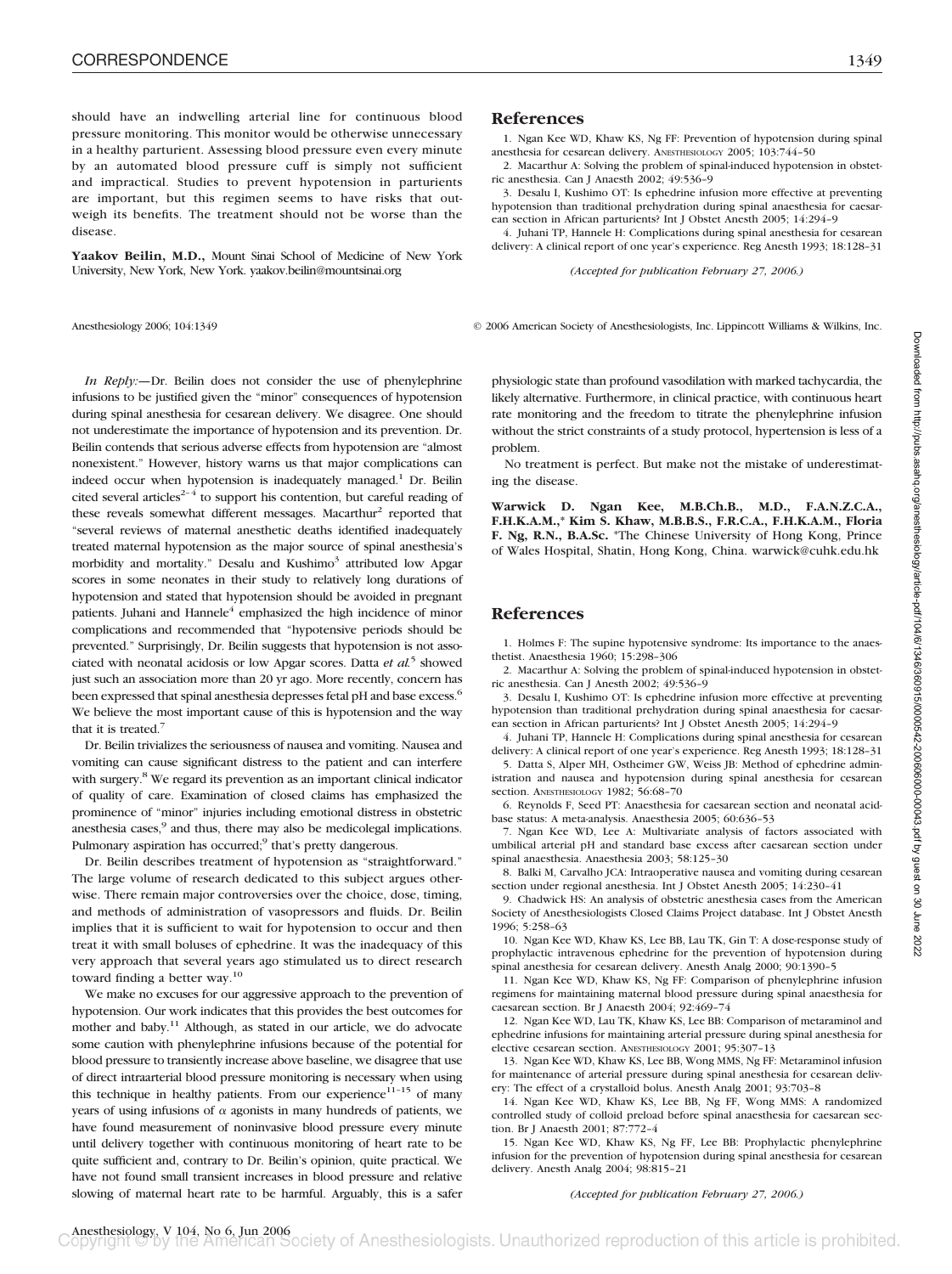Anesthesiology 2006; 104:1350 © 2006 American Society of Anesthesiologists, Inc. Lippincott Williams & Wilkins, Inc.

## Better Methods for Meta-analysis Available

*To the Editor:—*Recently, Wu *et al.*<sup>1</sup> published a systematic review comparing the treatment of postoperative pain by intravenous patient-controlled analgesia (PCA) *versus* epidural analgesia—either patient-controlled epidural analgesia (PCEA) or continuous infusion epidural analgesia (CEI), usually with a local anesthetic–opioid mixture. The literature search discovered 50 articles. Using visual analog scale measurements of pain as the primary outcome, the meta-analysis used a fixed effect analysis of variance (ANOVA) to compare the treatment groups—PCA *versus* PCEA and CEI. The average visual analog scale values for all data (mean  $\pm$ SD) were  $3.2 \pm 1.6$  *versus*  $2.1 \pm 1.3$ ; this difference favoring PCEA and CEI was declared statistically significant at  $P \leq 0.001$ .

The authors specially limited their literature search to the English language, but some non-English research reports otherwise qualifying for inclusion were incidentally identified. The authors report that inclusion of five such studies would not have changed the metaanalytic results. Current recommendations for performance of systematic reviews specifically discourage exclusion—without good reason—of publications in languages other than English. $^2$  Empirical research has shown that under some circumstances, trials not published in English demonstrated statistically significant results less often<sup>3</sup>; other research on language bias in systematic reviews concluded that exclusion of non-English language trials had shown unpredictable consequences on the summary statistics of a meta-analysis.<sup>4</sup> The authors report no reasons for limiting their literature search to the English language. They should reconsider their exclusion of trials in other languages.

The numbers of patients reported in the 50 trials were 1,625 (PCEA and CEI) and 1,583 (PCA), whereas the numbers of observations included in the ANOVA of overall data were 7,744 (PCEA and CEI) and 7,666 (PCA). This difference in the number of observations *versus* the number of patients is the consequence of including visual analog scale scores obtained at multiple times in each patient. These multiple observations in each patient are not considered independent variables. The inclusion of multiple observations has been denoted as a "unit of analysis" error.<sup>5</sup> The likely consequence of a unit of analysis error is a spurious precision in the calculation of SD. The authors should restrict their meta-analysis to the observations obtained independently; this can be done simply by dropping all analyses using "overall" and "all" data in table  $2<sup>1</sup>$ 

The authors chose ANOVA as the statistical method for comparing PCEA and CEI *versus* PCA. ANOVA is a method for hypothesis testing. The main emphasis in a systematic review is the effect measure. The effect measure is a single number that contrasts the treatments; statistically, this is parameter estimation, not hypothesis testing. Because the visual analog scale score may be considered approximately a continuous variable, the relevant effect measure is the difference in mean

values—also known as the weighted mean difference.<sup>6</sup> By contrast, the ANOVA results presented show the mean values for each treatment group. The meta-analysis should be redone using the weighted mean difference effect measure. The calculation of a summary effect measure is accompanied by statistical tests of heterogeneity. The identification of heterogeneity may encourage the use of a different statistical model, the random effects model. The fixed effect ANOVA reported in this study does not allow identification of heterogeneity among the 50 studies. Finally, with the use of an effect measure, the results should be presented in a Forest plot.<sup>7</sup> This allows the inspection of the effect measure for each individual trial as well as the summary value of the effect measure; heterogeneity may become more easily recognizable. The Forest plot also makes clear the statistical significance of both the individual studies and the summary effect measure. For a weighted mean difference effect measure, if the lower and upper boundaries of the 95% confidence interval do not bound the zero value, the estimate of the effect measure is declared to be statistically significant.

Although this systematic review was not created for the Cochrane Collaboration, the methods for systematic reviews and meta-analysis presented in their publications provide a rigorous guide for this research.<sup>8</sup> The authors should reconsider several of their experimental methods that may have produced biased inferences. It is possible and to be desired that the conclusions of a revised systematic review will be unchanged from the current version.

**Nathan L. Pace, M.D., M.Stat.,** University of Utah, Salt Lake City, Utah. n.l.pace@utah.edu

#### **References**

1. Wu C, Cohen S, Richman J, Rowlingson A, Courpas G, Cheung K, Lin E, Liu S: Efficacy of postoperative patient-controlled and continuous infusion epidural analgesia *versus* intravenous patient-controlled analgesia with opioids: A metaanalysis. ANESTHESIOLOGY 2005; 103:1079–88

2. Locating and selecting studies, Cochrane Handbook for Systematic Reviews of Interventions 4.2.5 [updated May 2005]. Edited by Higgins J, Green S. Chichester, United Kingdom, John Wiley & Sons, 2005, section 5

3. Egger M, Zellweger-Zahner T, Schneider M, Junker C, Lengeler C, Antes G: Language bias in randomised controlled trials published in English and German. Lancet 1997; 350:326–9

4. Juni P, Holenstein F, Sterne J, Bartlett C, Egger M: Direction and impact of language bias in meta-analyses of controlled trials: Empirical study. Int J Epidemiol 2002; 31:115–23

5. Repeated observations on participants, Cochrane Handbook for Systematic Reviews of Interventions 4.2.5 [updated May 2005]. Edited by Higgins J, Green S. Chichester, United Kingdom, John Wiley & Sons, 2005, section 8.3.3

6. Effect measures for continuous outcomes, Cochrane Handbook for Systematic Reviews of Interventions 4.2.5 [updated May 2005]. Edited by Higgins J, Green S. Chichester, United Kingdom, John Wiley & Sons, 2005, section 8.2.2

7. Presenting, illustrating, and tabulating results, Cochrane Handbook for Systematic Reviews of Interventions 4.2.5 [updated May 2005]. Edited by Higgins J, Green S. Chichester, United Kingdom, John Wiley & Sons, 2005, section 8.9

8. Higgins J, Green S: Cochrane Handbook for Systematic Reviews of Interventions 4.2.5 [updated May 2005]. The Cochrane Library, Issue 3, 2005. Chichester, United Kingdom, John Wiley & Sons, 2005

*(Accepted for publication March 10, 2006.)*

David C. Warltier, M.D., Ph.D., acted as Handling Editor for this correspondence. The above letter was sent to the authors of the referenced article. The authors did not feel that a response was required. —David C. Warltier, Section Editor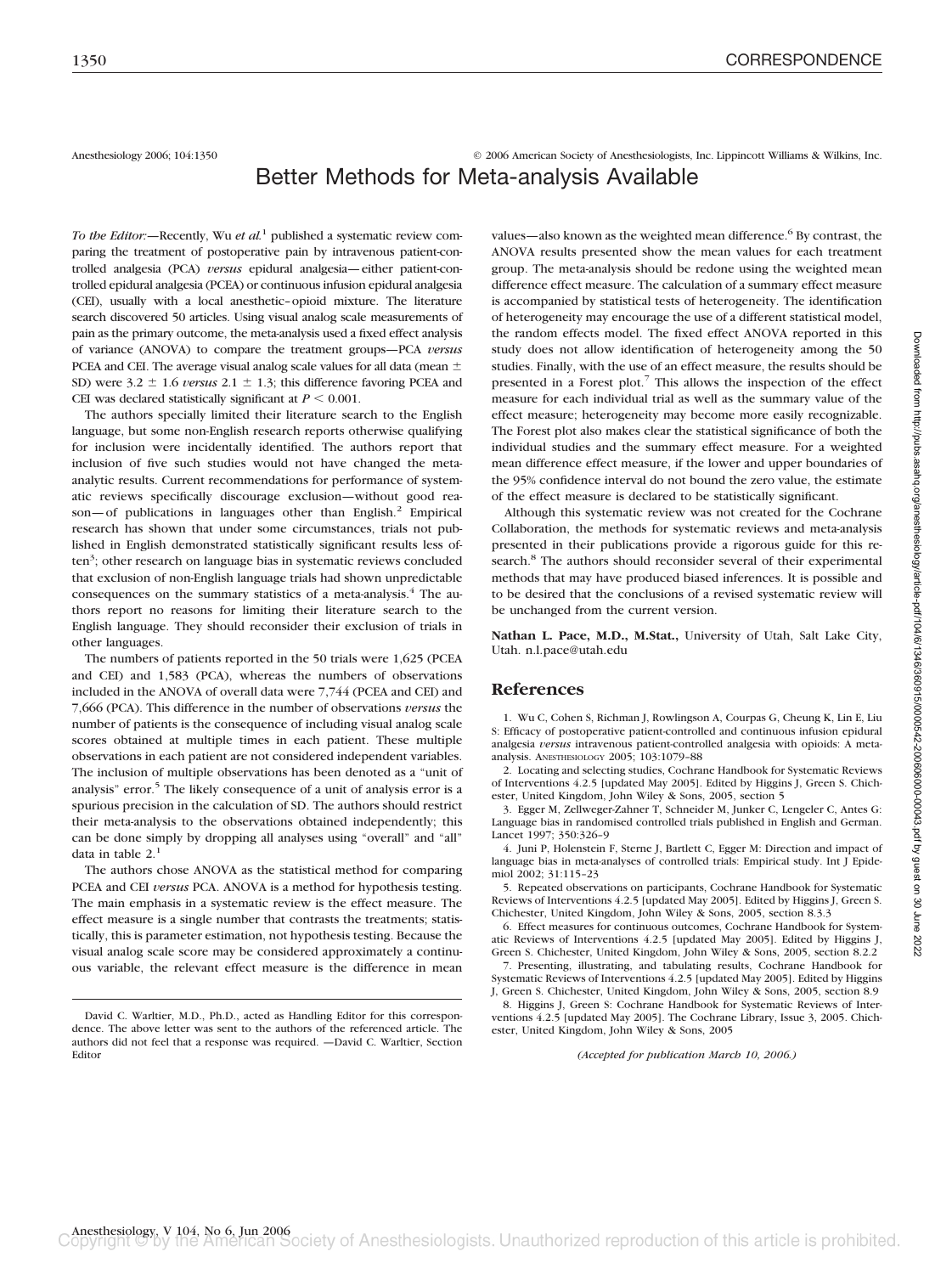Anesthesiology 2006; 104:1351 © 2006 American Society of Anesthesiologists, Inc. Lippincott Williams & Wilkins, Inc. Another Cause for Ventilator Failure

*To the Editor:—*Recently, a 44-yr-old woman came to the operating room for the resection of a liver mass. After induction of general anesthesia, her trachea was intubated, and the patient was placed on mechanical ventilation using a previously checked Draeger Fabius GS anesthesia machine (Draeger Medical Inc., Telford, PA). There were no problems with mechanical ventilation. Approximately 10 min later, the mechanical ventilator stopped working, and the anesthesia machine monitor display reported a ventilator failure. We continued to ventilate the patient using manual ventilation.

In looking for the cause of the ventilator failure, we found a plastic cap lodged under the lower rim of the mechanical ventilator piston (fig. 1). Although it is possible for this cap to have entered the ventilator housing before the start of the case, we hypothesize that the cap rolled under the lower rim sometime after the institution of mechanical ventilation.

The Draeger Fabius GS anesthesia machine mechanical ventilator is housed within a see-through compartment that can be opened by simply swinging it out. This creates an entry route for objects to fall into the ventilator compartment. The ventilator operates using a piston driven by a motor and ball-screw arrangement. A light-activated position sensor on the ventilator signals the control board when the piston has reached its lower limit. When this does not occur, the zeroing position is invalid, and the ventilator will not work. This is known as error code V002 in the Draeger Fabius GS reporting nomenclature.

There is no mechanism to lock the ventilator compartment in the closed position. Furthermore, the auxiliary oxygen source is mounted on the swing-out door. Therefore, the compartment is easily opened under a variety circumstances, such as pulling on oxygen tubing connected to the auxiliary source.

Small objects, particularly plastic caps, are ubiquitous in the operating room. The upper shelf edge in the Draeger Fabius GS lies just above

Support was provided solely from institutional and/or departmental sources.

the opening created when the ventilator compartment is swung out. **Fig. 1. Plastic cap under the mechanical ventilator piston.**

One can easily envision how small objects can find their way into this chamber. After discussing the case with our biomedical engineers, they reported that they have previously retrieved a few small objects from these ventilator compartments.

Considering the importance of mechanical ventilation in an anesthesia machine, equipment manufacturers must find a way to prevent these incidents. It is ironic that such an expensive and vital piece of equipment can be totally disabled by a simple plastic cap.

**Rafael A. Ortega, M.D.,\* Bruce Vrooman, M.D., Rania Hito, M.S.** \*Boston University Medical Center, Boston, Massachusetts. rortega@bu.edu

*(Accepted for publication December 21, 2005.)*

Anesthesiology 2006; 104:1351–2 © 2006 American Society of Anesthesiologists, Inc. Lippincott Williams & Wilkins, Inc.

Shoulder Restraints as a Potential Cause for Stretch Neuropathies: Biomechanical Support for the Impact of Shoulder Girdle Depression and Arm Abduction on Nerve Strain

*To the Editor:—*Stretch-induced neuropathies of the brachial plexus and median nerve are the second most prevalent perioperative neuropathies. In 2002, we demonstrated that movements that elongate the nerve bedding, such as shoulder girdle depression and wrist extension, significantly reduce the available range of elbow extension in healthy subjects in a brachial plexus tension test position.<sup>1</sup> Although an increase in strain in the brachial plexus and median nerve was the most plausible explanation, we could only speculate that this was the underlying mechanism for the reduced range of motion.

Because shoulder girdle depression and abduction of the arm greater than 90° have been associated with stretch-induced perioperative neuropathies, we measured strain in the median nerve in three em-

Support was provided solely from institutional and/or departmental sources.

balmed undisturbed male cadavers in four different arm positions: arm by the side, without shoulder girdle depression (1, reference position) and with shoulder girdle depression (2), and in 90° arm abduction without depression (3) and with depression of the shoulder girdle (4). Because insertion of strain gauges in the brachial plexus requires excision of several structures that may alter nerve biomechanics, we decided to insert miniature linear displacement transducers (Differential variable reluctance transducers; Microstrain, Burlington, VT) into the median nerve at the level of the humerus and also just proximal to the carpal tunnel where the nerve runs relatively superficially. Mean values representing the change in strain relative to the strain in the reference position are reported. Because there is at least mild tension in a peripheral nerve in most positions, the strain gauges were inserted with the nerve under some tension. Therefore, it was impossible to calculate absolute strain values. Electrogoniometers (Biometrics, Black-

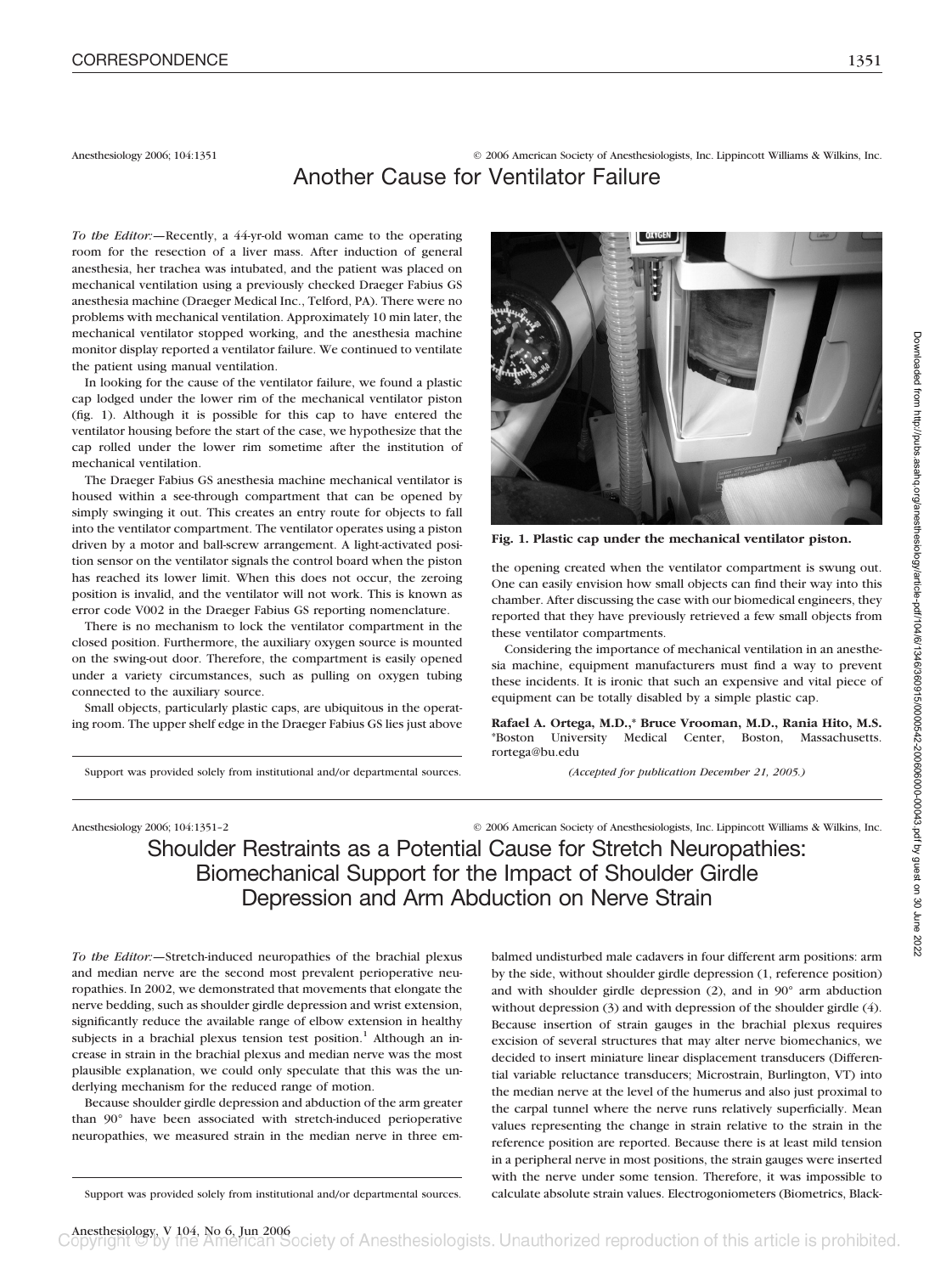

**Fig. 1. Increase in strain in the median nerve at the level of the humerus (**Œ**) and wrist () in four different arm positions: with and without abduction of the arm, and with and without depression of the shoulder girdle. In all four positions, the elbow** was maintained in extension (170°). RP = reference position; **SiRP strain in the median nerve in the reference position (anatomical position).**

wood, Gwent, United Kingdom) were used to guarantee that the position of the elbow was maintained at 170° extension throughout the experiment and the wrist in a neutral position (180°). The mean available depression, measured at the acromion, equaled 17 mm when the arm was by the side and 10 mm with the arm abducted. Excursion of the median nerve in relation to its surrounding structures was measured at both sites during arm abduction. A digital caliper was used. The Anatomy Ethics Committee of the School of Biomedical Sciences of The University of Queensland, Brisbane, Australia, approved the study.

Figure 1 demonstrates the increase in strain in the different positions. As anticipated, strain in the proximal part of the median nerve increased with shoulder girdle depression, both with the arm by the side  $(+1.2%)$  and with the arm abducted  $(+1.0%)$ . In addition, an increase in strain in the median nerve at the level of the wrist could be observed in one cadaver  $(+0.6%)$ . In all cadavers, arm abduction resulted in a large increase in nerve strain at the level of the humerus  $(+3.1%)$  and a relatively large increase at the level of the wrist  $(+1.4%)$ . This substantial increase was to our surprise as we allowed the physiologically coupled movement of shoulder girdle elevation to occur during arm abduction. It also demonstrated that strain is transmitted well beyond the site at which the nerve bedding is elongated. Abduction of the arm resulted in a proximal excursion of the median nerve of 11.8 mm at the humerus. The nerve movement at the wrist was too small to quantify.

It is well documented that strain may impair several processes, such as microcirculation, axonal transport, and nerve conduction. Animal models have demonstrated that 5–10% elongation results in impaired blood flow.<sup>2</sup> At 11% strain, axonal transport is inhibited,<sup>3</sup> and the amplitude of the action potential is reduced by 70% after a 1-h sustained elongation of  $6\%$ .<sup>4</sup> There is only indirect evidence, but it is to be expected that even lower strain values can affect these processes when blood pressures are reduced. Hypotension occurs frequently during anesthesia and surgery.

Although there is evidence that the magnitude of nerve strain obtained in cadaveric experiments is meaningful,<sup>5</sup> extrapolation of these values should be made with caution. Our findings may be an underestimation of the true strain increase because the available range of shoulder girdle depression was limited as a result of embalmment. In addition, the increase in tension in the brachial plexus with shoulder girdle depression is probably larger than the increase we recorded at the level of the humerus. There is ample evidence that the largest increase in strain occurs nearest the site of nerve bed elongation.<sup>6</sup> Finally, it is important to realize that the reported strain measures are increases in strain, not absolute values. Because the strain in the reference position to which values were normalized was not zero, absolute strain values are higher than the reported increases. Therefore, the cumulative strain recorded in this experiment may be of a magnitude that impairs microcirculation, axonal transport, and nerve conduction.

The findings of this study provide experimental support for the experientially based recommendations regarding positioning in anesthesia and surgery. It supports the guidelines to minimize the use of shoulder restraints and to monitor the position of the shoulder girdle rigorously if restraints must be used. However, because we observed a substantial increase in strain with 90° abduction, the recommendation to not exceed 90° abduction may even have to be adjusted to a more conservative guideline to further limit the occurrence of stretched-induced perioperative neuropathies. However, the substantial increase in strain associated with movements that are well within physiologic ranges and the fact that strain is transmitted well beyond the site of nerve bed elongation strengthen our previous statement that even when the positioning of all upper limb joints is carefully considered, complete prevention of perioperative neuropathy seems almost inconceivable.<sup>1</sup>

**Michel W. Coppieters, P.T., Ph.D.,** School of Health and Rehabilitation Sciences, The University of Queensland, Brisbane, Australia. m.coppieters@uq.edu.au

#### **References**

1. Coppieters MW, Van de Velde M, Stappaerts KH: Positioning in anesthesiology: Toward a better understanding of stretch-induced perioperative neuropathies. ANESTHESIOLOGY 2002; 97:75–81

2. Lundborg G, Rydevik B: Effects of stretching the tibial nerve of the rabbit. J Bone Joint Surg [Br] 1973; 55:390–401

3. Dahlin LB, McLean WG: Effects of graded experimental compression on slow and fast axonal transport in rabbit vagus nerve. J Neurol Sci 1986; 72:19–30

4. Wall EJ, Massie JB, Kwan MK, Rydevik BL, Myers RR, Garfin SR: Experimental stretch neuropathy: Changes in nerve conduction under tension. J Bone Joint Surg [Br] 1992; 74:126–9

5. Kleinrensink GJ, Stoeckart R, Vleeming A, Snijders CJ, Mulder PG, van Wingerden JP: Peripheral nerve tension due to joint motion: A comparison between embalmed and unembalmed human bodies. Clin Biomech 1995; 10: 235–9

6. Wright TW, Glowczewskie F, Cowin D, Wheeler DL: Ulnar nerve excursion and strain at the elbow and wrist associated with upper extremity motion. J Hand Surg [Am] 2001; 26:655–62

*(Accepted for publication January 25, 2006.)*

Anesthesiology 2006; 104:1352–3 © 2006 American Society of Anesthesiologists, Inc. Lippincott Williams & Wilkins, Inc. Lidocaine Lollipop for Awake Fiberoptic Bronchoscopy

*To the Editor:—*Numerous techniques and maneuvers have been described to anesthetize the upper airway in preparation for awake

tracheal intubation, notably the nerve block techniques to the superior laryngeal or the glossopharyngeal nerves as well as the topical application of a local anesthetic, in the form of a gel, spray, or inhaler.<sup>1</sup> The current report describes the efficacy of a lollipop containing 150 mg Support was provided solely from institutional and/or departmental sources. lidocaine HCl for providing upper airway analgesia for patients under-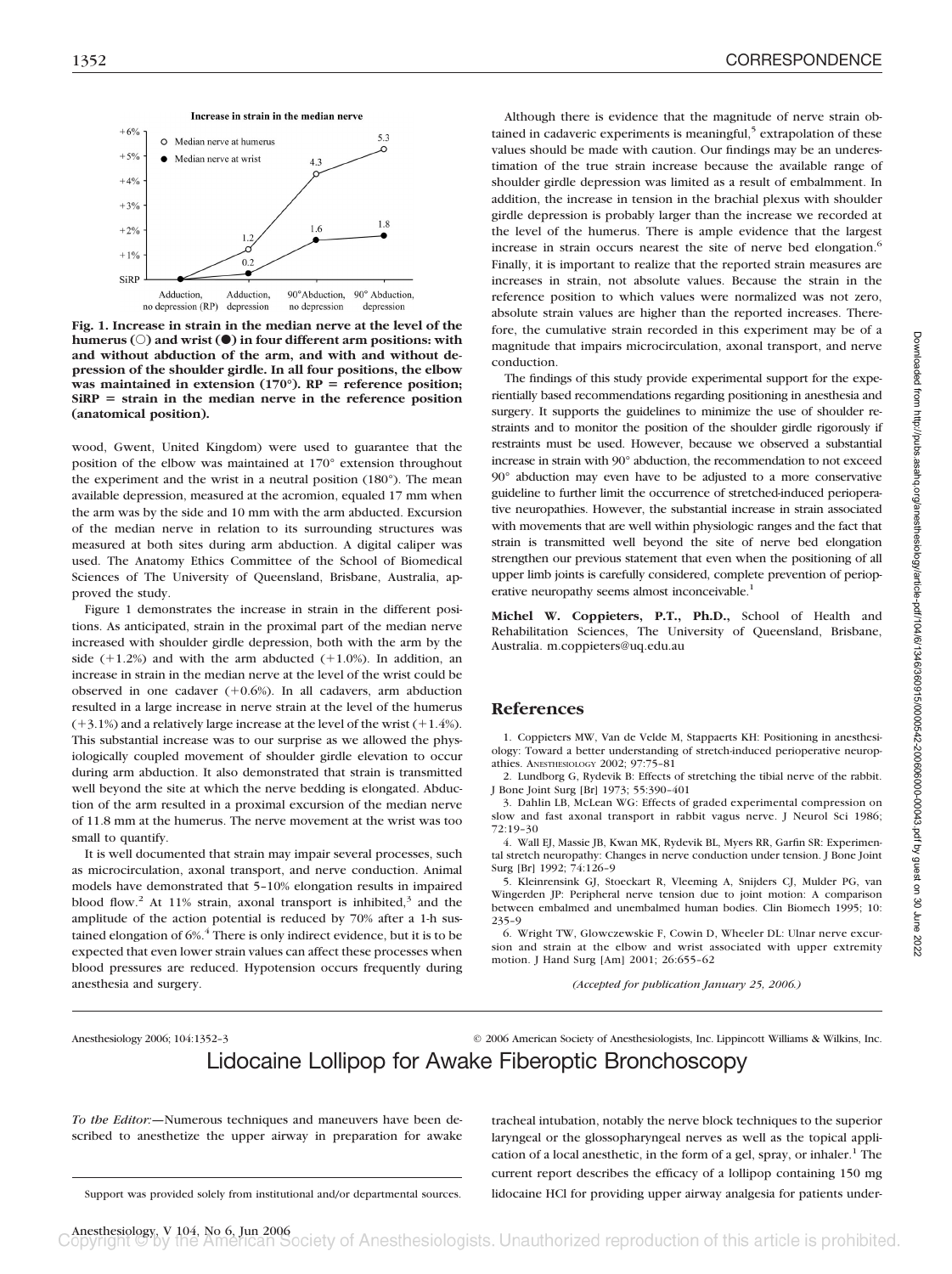going awake fiberoptic bronchoscope (FOB) tracheal intubation or direct laryngoscopy.

After extensive search through Medline and multiple other databases about the stability of lidocaine HCl salt, a lidocaine lollipop (LL) was developed in collaboration with the pharmacy at the American University of Beirut. Fifty grams of white sugar was heated until liquefied; an equal amount of maple golden syrup was slowly added. For each lollipop, 3 ml of this mixture was poured into a small cylindrical container, to which 150 mg lidocaine HCl salt was added and stirred. As the temperature cooled down and before the mixture solidified, a small plastic stick was plunged at one end for holding the LL. The ready-to-use LL was then labeled and stored in a refrigerator.

The protocol used was approved by the internal review board, and informed consent was obtained from all participants. Exclusion criteria consisted of any history of allergic reaction to local anesthetics, diabetes, or risk for aspiration of gastric contents. All participants had noninvasive serial blood pressure measurements, pulse oximetry, and continuous electrocardiographic monitoring. A total of 45 patients aged 25–78 yr, with American Society of Anesthesiologists physical status I–III, scheduled to undergo elective surgery and requiring general anesthesia and tracheal intubation were recruited. Premedication consisted of 5 mg oral diazepam and 0.2 mg intramuscular glycopyrrolate. All patients were given the LL on arrival to the holding area. The LL was easily consumed by all patients in 8 –17 min. Its taste was described as good in more than 80% of patients and acceptable in the remaining participants. The onset of analgesia as depicted by sensation of tongue numbness was reported within 1–2 min.

After finishing the whole LL, and without any additional sedatives, patients were transferred to the operating room. Thirty of the 45 patients underwent awake FOB intubation. A single anesthesiologist introduced a No. 80 Berman intubating oral airway, advanced the FOB (3.8 mm Olympus LF2; Olympus Corporation, Lake Sweeney, NY) to the level of the vocal cords, and injected 2 ml lidocaine HCl, 2%, *via* the working channel to anesthetize the vocal cords and the trachea. The FOB was then advanced into the trachea, and the endotracheal tube was slid over the insertion cord of the FOB into the trachea.

In case of inability to perform FOB-guided intubation, 1 mg midazolam and 1 µg/kg fentanyl were administered intravenously, and then the FOB intubation was reattempted.

Tracheal intubation using the FOB was easily performed in 93.4% of

patients with minimal or no discomfort, with no associated hemodynamic changes, and without the need for additional sedation. Furthermore, the incidence of gagging and discomfort that warranted additional sedation was observed in only 6.7% of patients, as compared with the reported 9.5% for topical analgesia, 10.5% for nerve block techniques, $2$  or 8% for combined nerve block and topical anesthesia techniques. $3$ 

In the remaining 15 patients, an awake direct laryngoscopy in an attempt to visualize the vocal cords was performed. General anesthesia was then administered whether direct laryngoscopy and vocal cord visualization were successful or not. The incidence of gagging and failure of direct rigid laryngoscopy was significantly higher than that observed during FOB (46.7% *vs.* 6.7%, respectively). This may be due to the higher number of pressure receptors recruited during awake direct laryngoscopy than during the awake FOB-aided intubation.

In conclusion, the LL containing 150 mg lidocaine may provide a simple, noninvasive, hands-free, effective technique for awake FOBaided tracheal intubation. The observed effectiveness of the LL technique could be explained by the continuous release of lidocaine from sucking the LL, in addition to swallowing of the saliva mixed with the local anesthetic. This allows for the homogenous spread of the local anesthetic, not only to the mucosa of the oropharynx, but also to the posterior third of the tongue, the area that contains the deep pressure receptors responsible for the gag reflex.<sup>1</sup>

**Chakib M. Ayoub, M.D., M.B.A.,\* Anis S. Baraka, M.D., F.R.C.A.** \*American University of Beirut Medical Center, Beirut, Lebanon. chakib.ayoub@aub.edu.lb

#### **References**

1. Sanchez A, Trivedi NS, Morrison DE: Preparation of the patient for awake intubation, Airway Management: Principles and Practice. Edited by Benumof JL. St. Louis, Mosby, 1996, pp 159 – 82

2. Reasoner DK, Warner DS, Todd MM, Hunt SW, Kirchner J: A comparison of anesthetic techniques for awake intubation in neurosurgical patients. J Neurosurg Anesthesiol 1995; 7:94–9

3. Gotta AW, Sullivan CA: Anaesthesia of the upper airway using topical anaesthetic and superior laryngeal nerve block. Br J Anaesth 1981; 53:1055–8

*(Accepted for publication January 25, 2006.)*

### Anesthesiology 2006; 104:1353–4 © 2006 American Society of Anesthesiologists, Inc. Lippincott Williams & Wilkins, Inc. Perinatal Diagnosis of Malignant Hyperthermia Susceptibility

*To the Editor:—*The presymptomatic diagnosis of malignant hyperthermia (MH) susceptibility is based on the *in vitro* contracture test in Europe and the caffeine–halothane contracture test in North America. Both tests are invasive in requiring an open muscle biopsy undertaken in a specialized center. There are 23 MH investigation centers in Europe, but testing facilities are limited to only  $6$  centers in the United States.<sup>1,2</sup>

The locus of the ryanodine receptor of skeletal muscle on chromosomes 19q 13.1 has been shown to link to MH, and several mutations have been identified on this gene.<sup>3</sup> Molecular genetic diagnosis of MH susceptibility in persons from MH families with identified mutations in the ryanodine receptor gene has recently been introduced.<sup>1,4</sup>

A 29-yr-old woman contacted our MH investigation unit to be tested for MH susceptibility. Being pregnant, she was concerned about a possible cesarean delivery because she had a history of a clinical MH episode. She underwent adenotomy as a 6-yr-old child in 1982. The clinical and laboratory findings on the clinical grading scale for MH episodes ranked the episode in the highest category.<sup>5</sup>

Support was provided solely from institutional and/or departmental sources. the ryanodine receptor gene was amplified by polymerase chain

The child was discharged without permanent sequelae on the 11th postoperative day. In 1986, MH testing became available in Switzerland, and an open muscle biopsy and *in vitro* contracture test were performed on her parents rather than on the child, because she did not consent to being tested. Although the father was MH negative, the mother was MH susceptible. As part of our research program, the frozen muscle biopsy of the mother was subsequently investigated for MH-associated mutations in the ryanodine receptor gene. Mutation G2434R, known to be causative for MH, was identified. Therefore, the patient contacting our center was tested for this mutation and found to be carrier of G2434R. She agreed to have the umbilical blood of her baby taken at labor, to have the newborn assessed for MH susceptibility. Vaginal delivery was uneventful, with the mother receiving lumbar epidural analgesia with 0.12% ropivacaine and 2 µg/ml fentanyl. Umbilical cord blood was collected in an EDTA tube and sent to the Swiss MH investigation unit. DNA was automatically extracted using the MagNA Pure DNA isolation kit I (Roche Diagnostics, Rotkreuz, Switzerland). Exon 45 of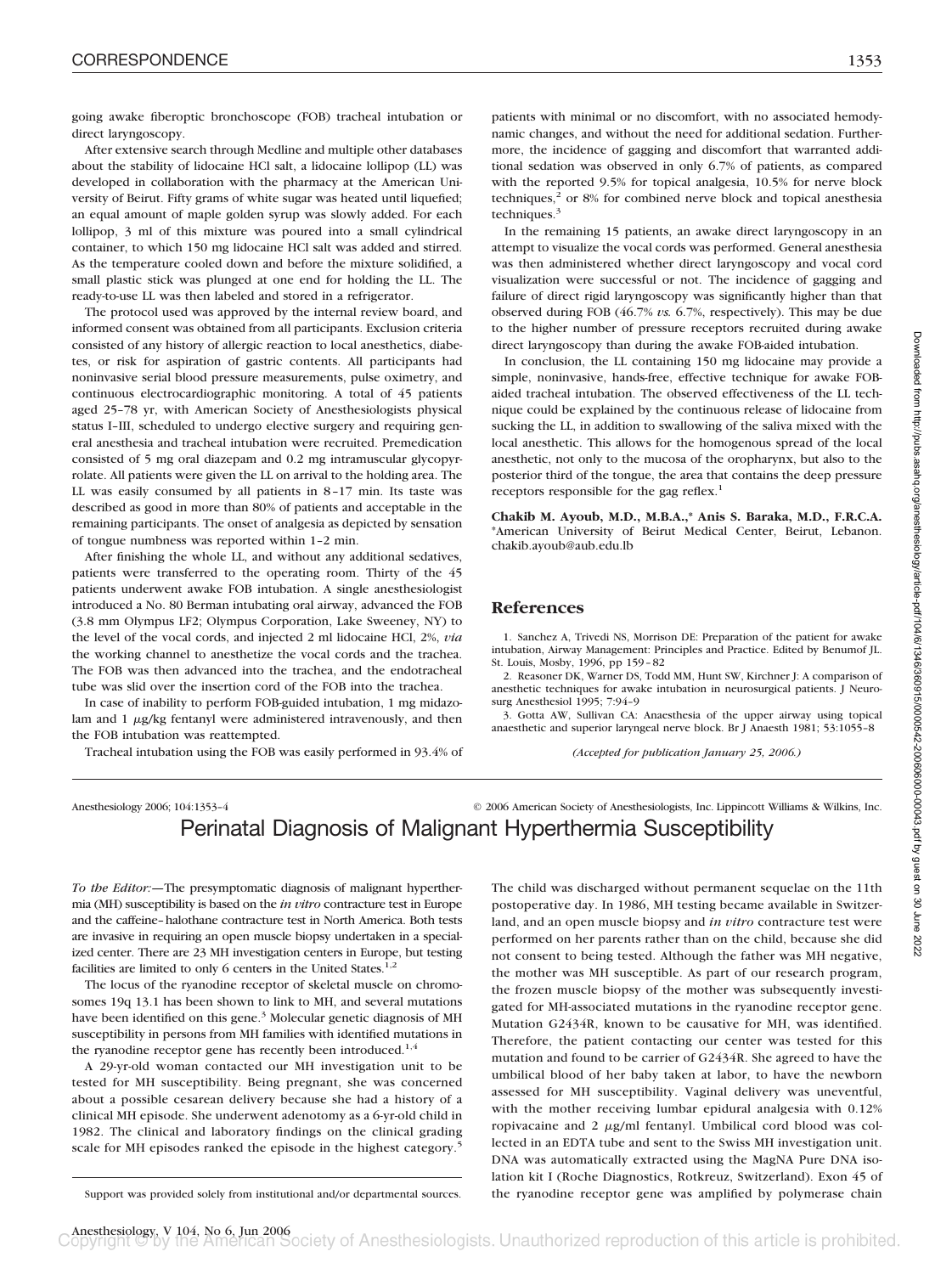



**Fig. 1. The patient sample was analyzed by automated sequencing for mutation G7300A in exon 45 of the ryanodine receptor gene, leading to a substitution of glycine for arginine at position 2434. The base pair ambiguity is shown in** *A* **in the middle of the sequence (-), where two peaks, one for adenine and one for guanine, represent the mutated and wild-type allele. A wild-type control sample is represented in** *B***.**

reaction using the following primer set: forward: AGA ACG CCA ATG TGG TGG T; reverse: CTG CAT GAG GCG TTC AAA G. Presence of the mutation was proven by an automated sequencing technique (Applied Biosystems, Rotkreuz, Switzerland) and is shown in figure 1. The results were discussed in detail with the mother, and she was given a warning card about the MH status of her newborn son.

This is the first report of MH susceptibility in a newborn by molecular genetic testing of umbilical cord blood. Although knowledge of MH status may be of lesser importance during daily life, it is valuable to confirm or exclude MH susceptibility before surgery in individuals from families with known MH susceptibility. Although elective procedures can be performed during either regional anesthesia or intravenous anesthesia without triggering agents, patients are likely to be exposed to inhalation agents or succinylcholine during emergency or obstetric interventions, and volatile anesthetics are preferred in pediatric anesthesia, because venous access can be established after induction of anesthesia.

Muscle biopsy and contracture testing must be performed in specialized centers and may not be readily available. Most MH centers do not perform biopsies in infants and children because of the limited availability of skeletal muscle. Therefore, the MH status of this newborn would have remained unknown for at least the first decade of his life.

This report emphasizes some significant points:

● Compared with muscle biopsy, sampling for molecular genetic investigations is much easier, and collected tissue can be transported to the center by regular mail. Sampling of umbilical blood is noninva-

sive. A possible concern might be the potential contamination of umbilical cord blood with maternal nucleated cells. However, the concentration of maternal cells was found to be  $10^{-4}$  to  $10^{-5}$  times lower than neonatal nucleated cells, $<sup>6</sup>$  and therefore, the identical</sup> signal intensity of both alleles in our analyses represent the neonatal MH mutation. For verification, we excluded contamination with maternal DNA by short tandem repeat profiling.

- The genetics of MH are complex, because this disease shows substantial locus and allelic heterogeneity.<sup>7</sup> More than 40 mutations have been identified in the ryanodine receptor, and not all have been proven to be causative of MH. A careful selection of patients eligible for genetic testing of MH susceptibility must be made on the basis of family history and molecular genetics, as well as results of *in vitro* contracture tests, to prevent unnecessary and costly genetic investigations.
- Every pregnant woman with a self or family history of MH and an identified MH-causative mutation should be offered the option of molecular genetic investigations of umbilical cord blood.
- . A positive test result confirms and hence avoids uncertainty about MH susceptibility in the newborn.
- It is important to note that because of the heterogeneity of MH and according to the guidelines, $<sup>1</sup>$  individuals will still need to have a muscle</sup> biopsy to confirm their MH status in case of a negative genetic test.

Thierry Girard, M.D.\* Martin Jöhr, M.D., Christoph Schaefer, **Ph.D., Albert Urwyler, M.D.,** \* University Hospital Basel, Basel, Switzerland. thierry.girard@unibas.ch

#### **References**

1. Urwyler A, Deufel T, McCarthy T, West S: Guidelines for molecular genetic detection of susceptibility to malignant hyperthermia. Br J Anaesth 2001; 86: 283–7

2. Litman RS, Rosenberg H: Malignant hyperthermia: Update on susceptibility testing. JAMA 2005; 293:2918–24

3. McCarthy TV, Quane KA, Lynch PJ: Ryanodine receptor mutations in malignant hyperthermia and central core disease. Hum Mutat 2000; 15:410–7

4. Girard T, Treves S, Voronkov E, Siegemund M, Urwyler A: Molecular genetic testing for malignant hyperthermia susceptibility. ANESTHESIOLOGY 100:1076–80

5. Larach MG, Localio AR, Allen GC, Denborough MA, Ellis FR, Gronert GA, Kaplan RF, Muldoon SM, Nelson TE, Ording H, Rosenberg H, Waud BE, Wedel DJ: A clinical grading scale to predict malignant hyperthermia susceptibility. ANES-THESIOLOGY 1994; 80:771–9

6. Petit T, Gluckman E, Carosella E, Brossard Y, Brison O, Socie G: A highly sensitive polymerase chain reaction method reveals the ubiquitous presence of maternal cells in human umbilical cord blood. Exp Hematol 1995; 23: 1601–5

7. Robinson R, Hopkins P, Carsana A, Gilly H, Halsall J, Heytens L, Islander G, Jurkat-Rott K, Muller C, Shaw MA: Several interacting genes influence the malignant hyperthermia phenotype. Hum Genet 2003; 112:217–8

*(Accepted for publication February 10, 2006.)*

Anesthesiology 2006; 104:1354–6 © 2006 American Society of Anesthesiologists, Inc. Lippincott Williams & Wilkins, Inc.

### Safe, Low-technology Anesthesia System for Medical Missions to Remote Locations

*To the Editor:—*The most important challenge an anesthesiologist faces on a medical mission in a developing country is to provide safe and effective care. Typically at these locations, one finds an old anesthesia machine. On our recent trip to Shimla, India, we found a Boyle anesthesia machine with a Goldblat halothane vaporizer. The local anesthesiologist was very comfortable with its use. Only one team member (H.J.K.) had ever seen and used such a machine, some 40 yr

ago during his stay in the United Kingdom. The younger anesthesia team members had seen similar machines on other mission trips but declined to use them. Older anesthesiologists are a diminishing breed, whereas younger ones may fear the challenges of the past. There are no reports in the literature that have specifically addressed this problem. We decided to explore the possibilities.

In an ideal world, it would be prudent to send a scout team to the mission location beforehand to check on the availability of equipment and supplies, but our medical mission runs on a very restricted budget The volunteer missions were funded by World Missions Possible, Pearland, and supplies, but our included infission runs on a very restricted budget

Texas.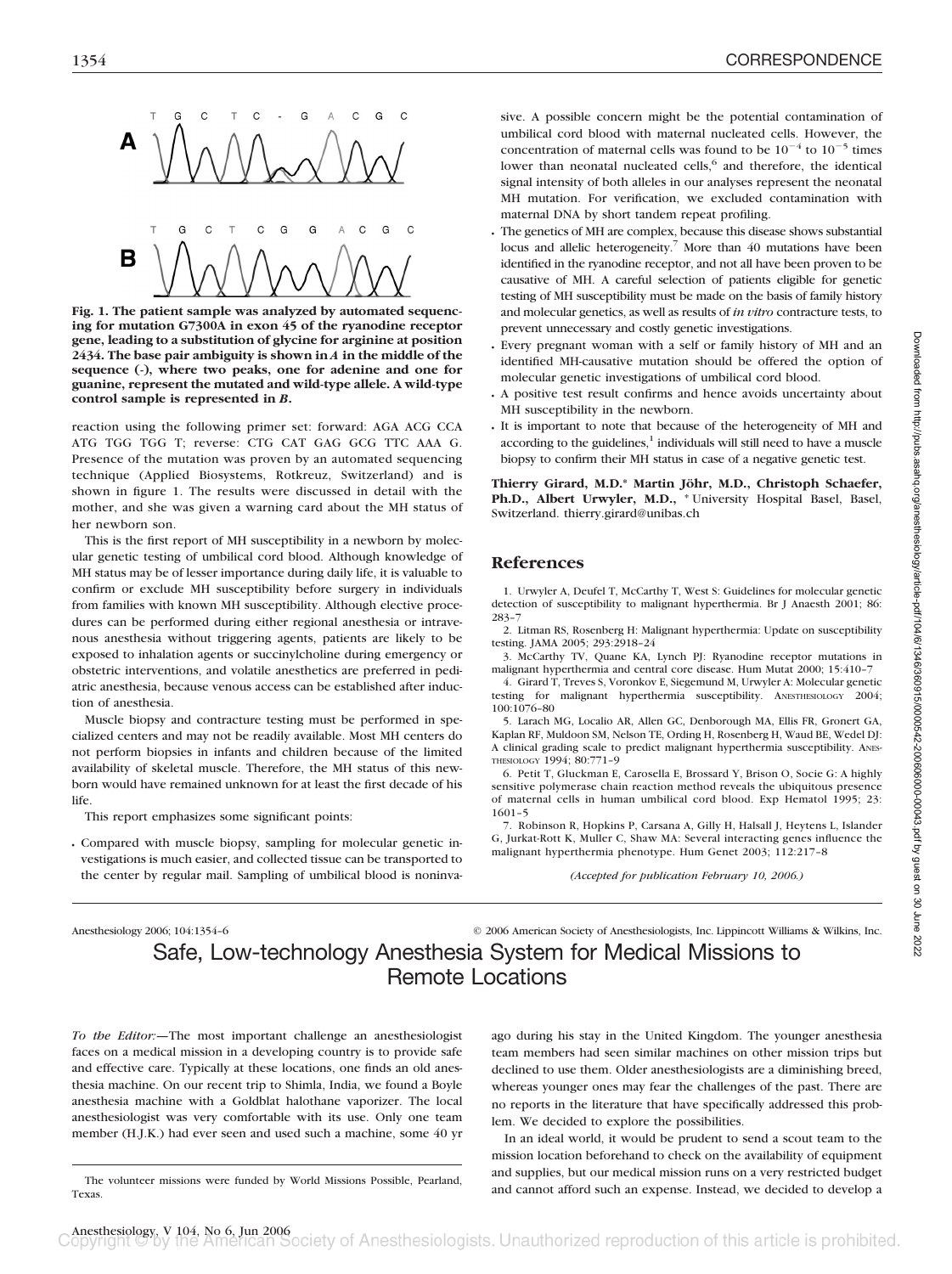

**Fig. 1. Anesthesia circuit (oxygen tank not in the picture).**

self-sufficient system with which all team members would be familiar and comfortable. Over time, our efforts have evolved into a sophisticated but low-technology approach to the problem of delivering safe anesthesia without a modern anesthesia machine.

At a first consideration, all medical facilities throughout the world where surgical procedures are performed seem to have large (size H) oxygen tanks available. This is the only item our system requires from the host country. Before our arrival, we arrange for a minimum of two H tanks for each operating room along with compatible gas tank regulators and low flow meters.

The equipment we bring is listed here: (1) a standard Compressed Gas Association oxygen regulator for the H tank along with a flow meter that delivers up to 10 l/min oxygen (usually, the host country's oxygen tanks do not have the standard threads, so we use the one provided by them); (2) standard plumber's sealing tape to obtain an airtight seal for the tank threads; (3) two pieces of standard suction tubing with universal connectors (Cardinal Health, McGaw Park, IL); (4) sevoflurane (Sevotec) and halothane (Fluotec) vaporizers together with 23-mm inlet and outlet adapters (General Anesthetic Services, Bridgeville, PA) to attach to the suction tubing (we routinely use sevoflurane, but we find it advantageous to have a halothane vaporizer because, in case of a supply problem, halothane is still readily available in developing countries, whereas sevoflurane is not); (5) portable disposable sealed carbon dioxide absorber (KAB 001; King Systems Corporation, Nobelsville, IN); (6) breathing circuits, Adult and Pediatric Ultra Flex, latex free (King Systems Corporation); and (7) an Ambu bag for use if there is any unforeseen problem.

The system can be assembled in less then 5 min. Segments of suction tubing connect the oxygen tank to the vaporizer and the vaporizer to the fresh gas inlet of the carbon dioxide absorber. The breathing circuit and the rebreathing bag are attached to the designated ports on the absorber. Anesthesia can proceed with either spontaneous or hand-controlled ventilation. The carbon dioxide absorber itself has a round bottom; hence, for ease of use, we put it into a small plywood box to keep it upright. A support stand is available from the supplier, but we find the wooden box more economical and easier to transport across the world. The absorber has an exhaust port to which we attached a standard long green corrugated plastic hose to carry the waste gases out of the operating room. Figure 1 is a picture of the circuit.

It is important that the team members familiarize themselves with assembling the system and are comfortable with its use before leaving the home base. This precaution also assures that the correct size of adapters, tubing, and hose are available.

No system, however simple, is without some drawbacks. Oxygen tanks in different countries have different color codes and the gas content must be verified before use. Our system uses freestanding vaporizers that are physically very stable and are clearly labeled in red with a notice to be kept upright when charged. The team is well aware that an accidentally tilted vaporizer will deliver an increased concentration of the anesthetic agent. Great care must also be taken when refilling the vaporizer, which may not have an indexed filling port. There is no safety measure aside from full diligence in filling each vaporizer with the proper agent. At the end of surgery each day, all vaporizers are firmly secured to prevent accidental tipping. In use of the carbon dioxide absorber, it is well recognized that the inspiratory or expiratory valve mechanism may malfunction. Monitoring of end-tidal carbon dioxide levels during anesthesia alerts the anesthesiologist if there is a developing problem.

We have used Propaq (Welch Allyn, Beaverton, OR) transport monitors, which provide the standard heart rate, blood pressure, electrocardiogram, temperature, arterial blood oxygen saturation, and concentration of end-tidal carbon dioxide. We follow the guidelines set by the American Society of Anesthesiologists in monitoring our patients. We have no plans for changing the Propaq monitors in the foreseeable future, but someone starting from the beginning may wish to consider other monitors, such as the GE Health Care Datex-Ohmeda Cardiopac/5 (Datex-Ohmeda, Madison, WI), which also monitors inspired and expired oxygen and inhalational agents This would act as an added safety margin, because it confirms the veracity of the oxygen tank and the dialed concentration of the anesthetic agent.

On a recent mission to Shimla, India (World Missions Possible, Pearland, TX), we administered 92 anesthetics with three surgical teams over a period of 5 days. The surgeries included repair of cleft lip and palate (some children had a combined procedure) and plastic repair of scars and adhesions in severely burned children. We used three absorbers during the period. The work day was never longer than 10 h.

Most medical missions are on a limited budget. With this in mind, we found it possible to reuse the carbon dioxide absorber. There have been many reports in the literature showing that exposure of volatile anesthetics to desiccated carbon dioxide absorbents may result in exothermic reactions leading to production of toxic substances and a fire hazard in the breathing circuit. We made a ¾-inch hole with a trephine on one side of the absorber, removed the spent absorbent granules, and replaced them with fresh Medisorb granules (Datex-Ohmeda), which are safer then the old Baralyme granules. We placed a regular wine cork in the hole, which makes a very tight fit. The carbon dioxide absorber was back in service, and we experienced no problems. Alternately, a reusable carbon dioxide absorber (KAB 002; King Systems Corporation) is available. The one-way valve mechanism and the plastic pressure release valve (the pop-off valve), the two most important parts, are the same in both carbon dioxide absorbers, and the only difference is that in the reusable variety the manufacturer makes the hole on the side and provides a rubber stopper. Therefore, we decided to use the KAB 001 absorber and make the necessary adjustments ourselves while reducing our cost basis. Figure 2 shows the two absorbers.

We found that this system has many advantages. Most importantly, it requires no sophisticated instrumentation and is lowtechnology, easily portable, lightweight, independent of electricity supply, comparatively inexpensive (less than \$1,000 to outfit an operating room including the vaporizer, which once acquired is not a recurring expense), and easy to assemble and use.

The system we have described here has worked very well for us, and we have experienced no anesthesia-related complications. However, under normal conditions, anesthesia morbidity and mortality are indeed very low, and we realize that our 92 successes do not support a blanket statement. Nevertheless, we feel confident that the simplicity, ease of use, and portability of our system will